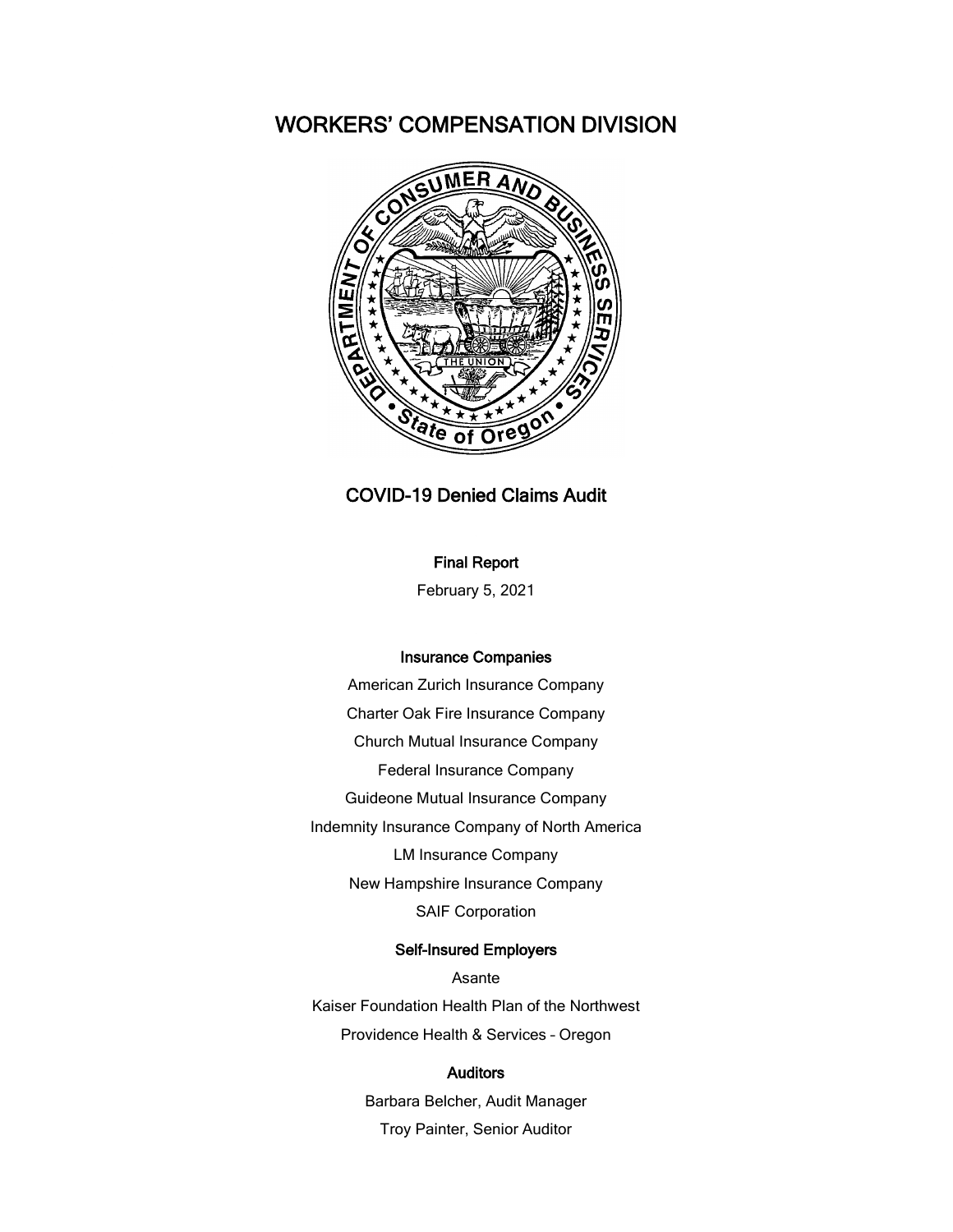On June 22, 2020, Governor Kate Brown asked the Management / Labor Advisory Committee (MLAC) to review the effects of the COVID-19 pandemic on Oregon's workers' compensation system. Among several recommendations from MLAC was adopting a new administrative rule requiring the Workers' Compensation Division (WCD) to audit claims for COVID-19 that were denied by insurance companies and self-insured employers. The WCD filed a temporary Oregon Administrative Rule (OAR) 436-060-0141, effective October 1, 2020. In part, the rule required WCD, under specified circumstances, to audit denied COVID-19 claims.

Under WCD's statutory authority, the audit was limited to reasonableness of investigations and did not evaluate compensability decisions. Issues of compensability are under the jurisdiction of the Workers' Compensation Board and are not subject to audit by WCD.

All claims involved in the audit were filed before additional reasonable investigation standards were implemented for COVID-19 claims by OAR 436-060-0141 on October 1, 2020. The previously existing standard outlined in OAR 436-060-0140(1), below, established the standard for the audit.

*OAR 436-060-0140(1): The insurer is required to conduct a "reasonable" investigation based on all available information in determining whether to deny a claim. (a) A reasonable investigation is whatever steps a reasonably prudent person with knowledge of the legal standards for determining compensability would take in a good faith effort to ascertain the facts underlying a claim, giving due consideration to the cost of the investigation and the likely value of the claim. (b) In determining whether an investigation is reasonable, the director will only look at information contained in the insurer's claim record at the time of denial. The insurer may not rely on any fact not documented in the claim record at the time of denial to establish* 

*that an investigation was reasonable.*

The rule below provided the criteria for which claims were audited:

*OAR 436-060-0141(3): If, as of Oct. 1, 2020, an insurer has reported to the director, as required by OAR 436-060-0011, five or more claims for COVID-19 or exposure to SARS-CoV-2, regardless of whether those claims have been accepted or denied, the director will audit the insurer's files for all denied claims for COVID-19 or exposure to SARS-CoV-2, for which the denial has become final by operation of law by the date of audit.* 

That standard produced for audit COVID-19 claims processed at nine locations from nine insurance companies and three self-insured employers (see Table 1 below). From October 2020 through January 2021, two auditors reviewed 234 total claims with dates of injury ranging from February 20, 2020 through September 13, 2020. Thirty-two claims were not reviewed because the denials were not final at the time of review.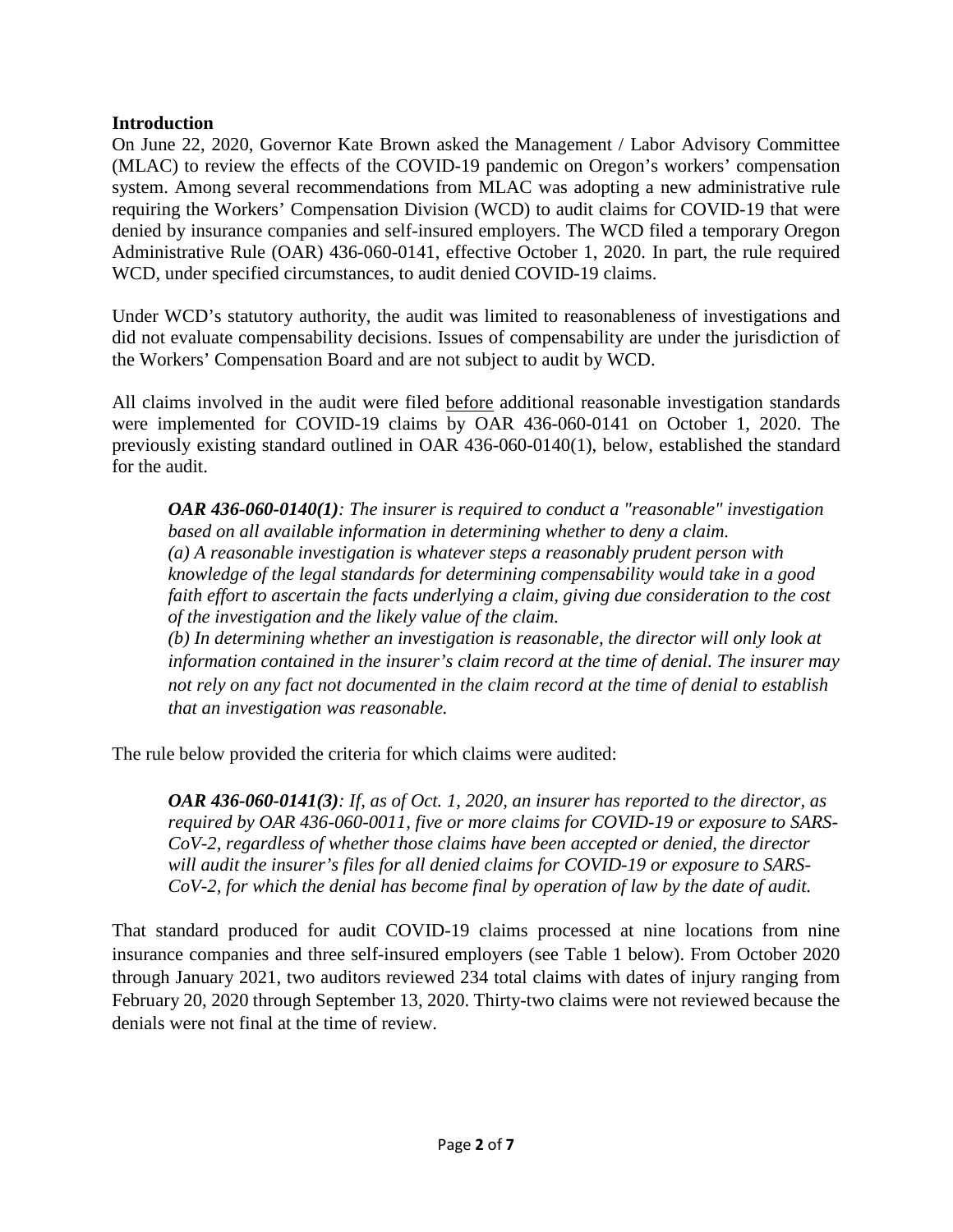## **Table 1**

| <b>Insurance Company</b>                       | <b>Claims Processor</b>                   | # Claims<br><b>Audited</b> |
|------------------------------------------------|-------------------------------------------|----------------------------|
| <b>SAIF Corporation</b>                        | <b>SAIF</b>                               | 91                         |
| American Zurich Insurance Company              | Gallagher Bassett Services, Inc.          |                            |
| American Zurich Insurance Company              | Sedgwick Claims Management Services, Inc. |                            |
| Charter Oak Fire Insurance Company             | <b>Travelers Group</b>                    | 4                          |
| Church Mutual Insurance Company                | Gallagher Bassett Services, Inc.          | 17                         |
| <b>Federal Insurance Company</b>               | Gallagher Bassett Services, Inc.          | 6                          |
| Indemnity Insurance Company of North America   | ESIS, Inc.                                |                            |
| Indemnity Insurance Company of North America   | Sedgwick Claims Management Services, Inc. |                            |
| <b>LM Insurance Corporation</b>                | Liberty Mutual Companies / Helmsman       | 24                         |
| New Hampshire Insurance Company                | AIG Claims, Inc.                          |                            |
| New Hampshire Insurance Company                | Liberty Mutual Companies / Helmsman       | 2                          |
| Guideone Mutual Insurance Company              | Corvel Enterprise Group, Inc.             | 24                         |
| <b>Self-Insured Employer</b>                   | <b>Claims Processor</b>                   | # Claims<br><b>Audited</b> |
| Kaiser Foundation Health Plan of the Northwest | Sedgwick Claims Management Services, Inc. | 4                          |
| Asante                                         | Matrix Absence Management, Inc.           |                            |
| Providence Health & Services - Oregon          | Sedgwick Claims Management Services, Inc. | 50                         |

## **Objective**

The audit objective was to assess compliance with OAR 436-060-0140(1), cited above, relating to the investigation of denied claims for COVID-19 or exposure to SARS-CoV-2. Claims were reviewed for reasonable investigation prior to denial. A reasonable investigation can include but is not limited to investigating or making a good-faith effort to investigate, as appropriate, the following areas as they relate to compensability. Whether an investigation is reasonable is determined by evaluating the record in its entirety.

- Three-point contact information from the worker, the employer, and medical provider(s), if any
- COVID-19 test whether the worker was tested and, if so, the result of the test
- Medical treatment other than a COVID-19 test
- Temporary disability whether temporary disability was due the worker

For informational purposes, the review also included tracking statistical information such as the results of COVID-19 tests, whether temporary disability due was paid, etc. This information is captured in the *Other Findings and Observations* section.

## **Performance Standard**

Investigations in all claims reviewed must have been reasonable. WCD may assess a civil penalty for any claim in which a reasonable investigation was not conducted.

## **Findings**

Reasonable investigations were conducted in all claims reviewed. Claims were investigated and processed to a standard at or above that of industry norms for other types of claims. For example,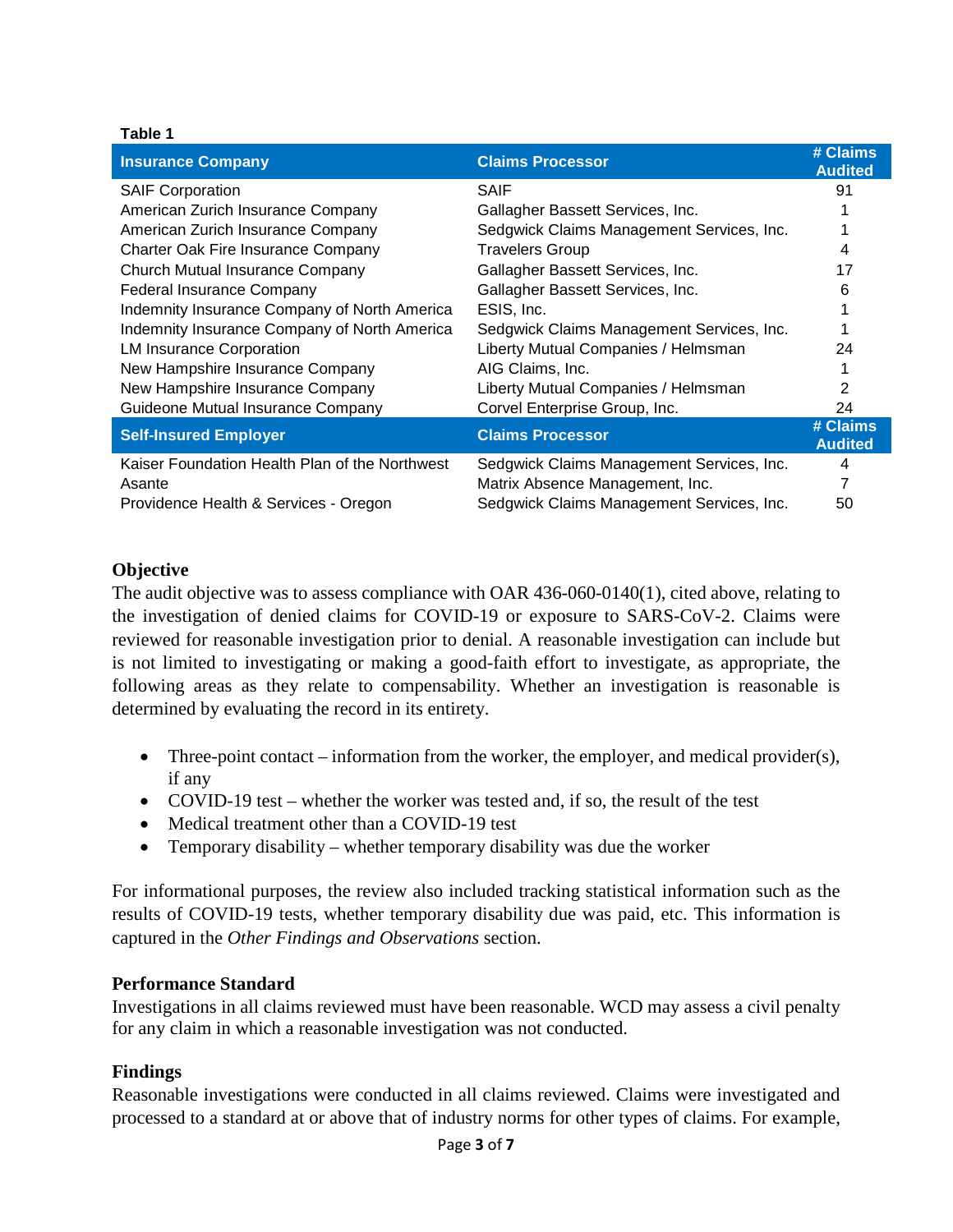claims processors investigated exposure in all claims, frequently staffed claims and investigation results among supervisors, managers, attorneys, etc. before denying the claim, and made efforts to contact non-responsive workers and obtain their statements. Statements taken were thorough.

# **Explanation of Violations**

No violations were found. No civil penalties were issued.

# **Other Findings and Observations**

# *COVID-19 Test Results*

About 80% of workers were tested for COVID-19, and about 74% of the tested workers tested negative. Table 2 on page 6 shows the test results by insurance company and self-insured employer. Most workers were tested after a claim was filed. Additionally, one presumptive diagnosis was found.

# *Claim Filing*

Auditors determined for what reason the claims were filed *at the time of filing*. Of the 234 claims filed:

- 77 claims filed for symptoms only, no known or suspected exposure to COVID-19
- 66 claims filed for known or suspected exposure only, without symptoms
- 46 claims filed for known or suspected exposure and symptoms
- 39 claims filed for COVID-19 infection
- 6 claims filed for undetermined reasons.

Most claims did not appear to have been filed directly by workers.

- Most claims were initiated by Form 827's filed by medical providers who authorized workers to be tested for COVID-19, rather than by workers filing a Form 801. Only a few worker-originated Form 801's were found in the claims.
- Many workers were not aware that a claim had been filed.
- A few workers asked about withdrawing the claim.
- About 15% (37) of workers did not respond to attempts by the claims processors to contact them. Processors made efforts in these claims to obtain a statement from the workers, including multiple attempts by phone (often a dozen or more), mail, and email if available.
- A few employers commented that they thought they were required to file a claim if a worker was exposed to or tested for COVID-19.

# *High Denial Rates*

During MLAC's review, concerns were raised about some insurance companies' and self-insured employers' high numbers of claim denials. These numbers were driven primarily by high volumes of claims filed for workers who did not have COVID-19 and by claims frequently generated by employers referring workers for testing on a precautionary basis, rather than by workers filing claims for infection. This is illustrated by the test result rates in Table 2 on page 6, the reasons for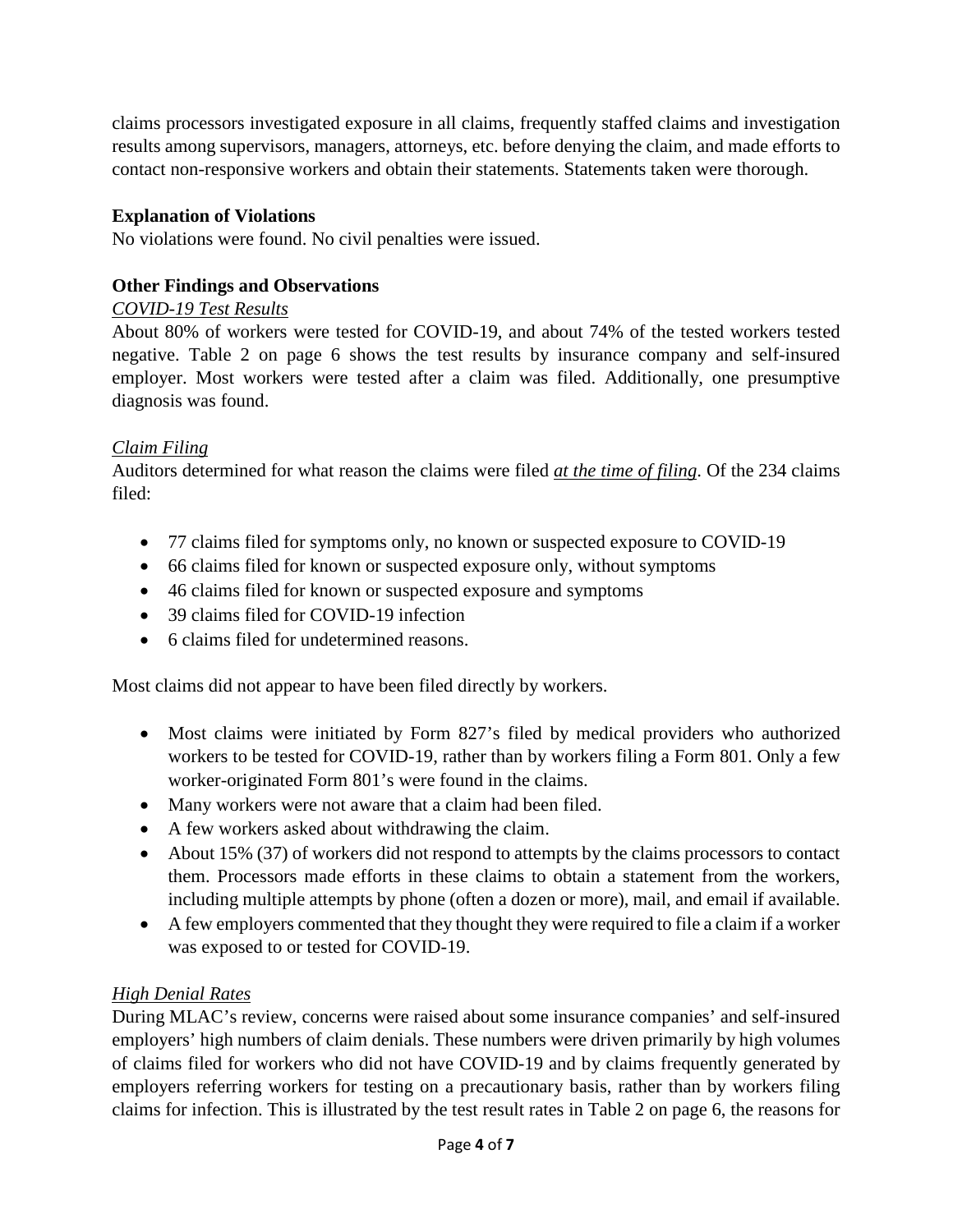filing a claim as illustrated above (primarily exposure or symptoms rather than contraction of COVID-19), and that most claims were not filed by workers.

# *Temporary Disability*

Auditors found evidence that workers had lost wages from work in about 55% (130) of claims. Temporary disability was paid in all claims in which it was due, which was about 22% (28) of the claims with wages lost. Temporary disability was paid in another 22 claims in which it was not due. In these claims, claims processors may have inferred authorization from the records or voluntarily paid temporary disability. Table 3 on page 7 shows a breakdown by insurance company and self-insured employer.

In most of the claims in which temporary disability was not due, various combinations of reasons, including those listed below, were factors in disability not being due. Singular reasons identified were distributed as follows:

- 27 claims did not have proper medical authorization
- 21 claims were denied within 14 days (precludes temporary disability)
- 10 claims did not have wage loss past the three-day waiting period

Several employers paid "COVID-19 leave" or other wage continuation to workers while off work. Statistics were not gathered for these occurrences due to inconsistent documentation in the claim records. (Claims processors do not always need to document these occurrences.)

# *Medical Bills*

Many insurance companies and self-insured employers paid medical bills received for COVID-19 testing and medical exams to authorize the tests. Some employers also paid for testing, often when testing was required by the employer. Statistics were not gathered.

# *Medical Treatment Other Than a Test*

Auditors found evidence of medical treatment other than simply a test for COVID-19 in about 58% (136) of claims. However, this treatment was rarely more than an initial exam to authorize the worker to be tested for COVID-19. Statistics were not gathered.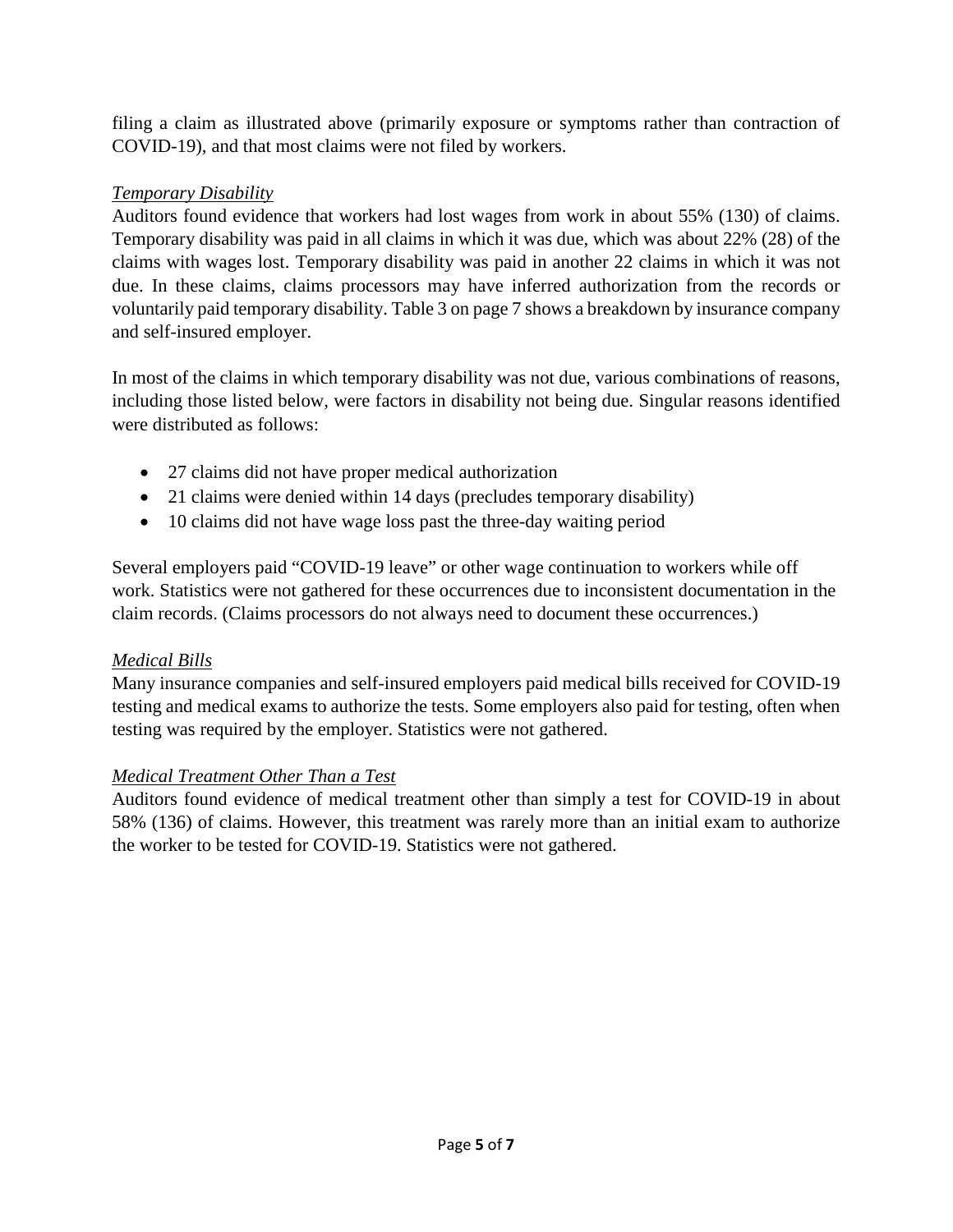| <b>Insurance Co. / Self-Insured Employer</b>      | <b>Claims Processor</b>                   | # Claims<br><b>Audited</b> | #<br><b>Tested</b> | #<br><b>Positive</b> | #<br>Negative | #<br><b>Unknown</b> |
|---------------------------------------------------|-------------------------------------------|----------------------------|--------------------|----------------------|---------------|---------------------|
| <b>SAIF Corporation</b>                           | <b>SAIF</b>                               | 91                         | 58                 | 18                   | 38            | 2                   |
| American Zurich Insurance Company                 | Gallagher Bassett Services, Inc.          |                            |                    | 0                    |               | 0                   |
| American Zurich Insurance Company                 | Sedgwick Claims Management Services, Inc. |                            |                    | 0                    | 0             |                     |
| Charter Oak Fire Insurance Company                | <b>Travelers Group</b>                    | 4                          | 4                  |                      | 3             | $\Omega$            |
| Church Mutual Insurance Company                   | Gallagher Bassett Services, Inc.          | 17                         | 17                 | 0                    | 15            | $\overline{2}$      |
| <b>Federal Insurance Company</b>                  | Gallagher Bassett Services, Inc.          | 6                          | 6                  | 6                    | 0             | 0                   |
| Indemnity Insurance Company of North<br>America   | ESIS, Inc.                                |                            |                    |                      | 0             |                     |
| Indemnity Insurance Company of North<br>America   | Sedgwick Claims Management Services, Inc. |                            |                    | 0                    | 1             | O                   |
| <b>LM Insurance Corporation</b>                   | Liberty Mutual Companies / Helmsman       | 24                         | 18                 | 13                   | 4             |                     |
| New Hampshire Insurance Company                   | AIG Claims, Inc.                          |                            |                    | 0                    |               | 0                   |
| New Hampshire Insurance Company                   | Liberty Mutual Companies / Helmsman       | 2                          | 2                  |                      | 1             | 0                   |
| Guideone Mutual Insurance Company                 | Corvel Enterprise Group, Inc.             | 24                         | 24                 |                      | 23            | 0                   |
| Kaiser Foundation Health Plan of the<br>Northwest | Sedgwick Claims Management Services, Inc. | 4                          | 4                  | 0                    | 4             | $\Omega$            |
| Asante                                            | Matrix Absence Management, Inc.           | 7                          | 5                  |                      | 4             | 0                   |
| Providence Health & Services - Oregon             | Sedgwick Claims Management Services, Inc. | 50                         | 43                 | 0                    | 43            | 0                   |

## **Table 2 – COVID-19 Testing Results**

Totals 234 186 42 138 6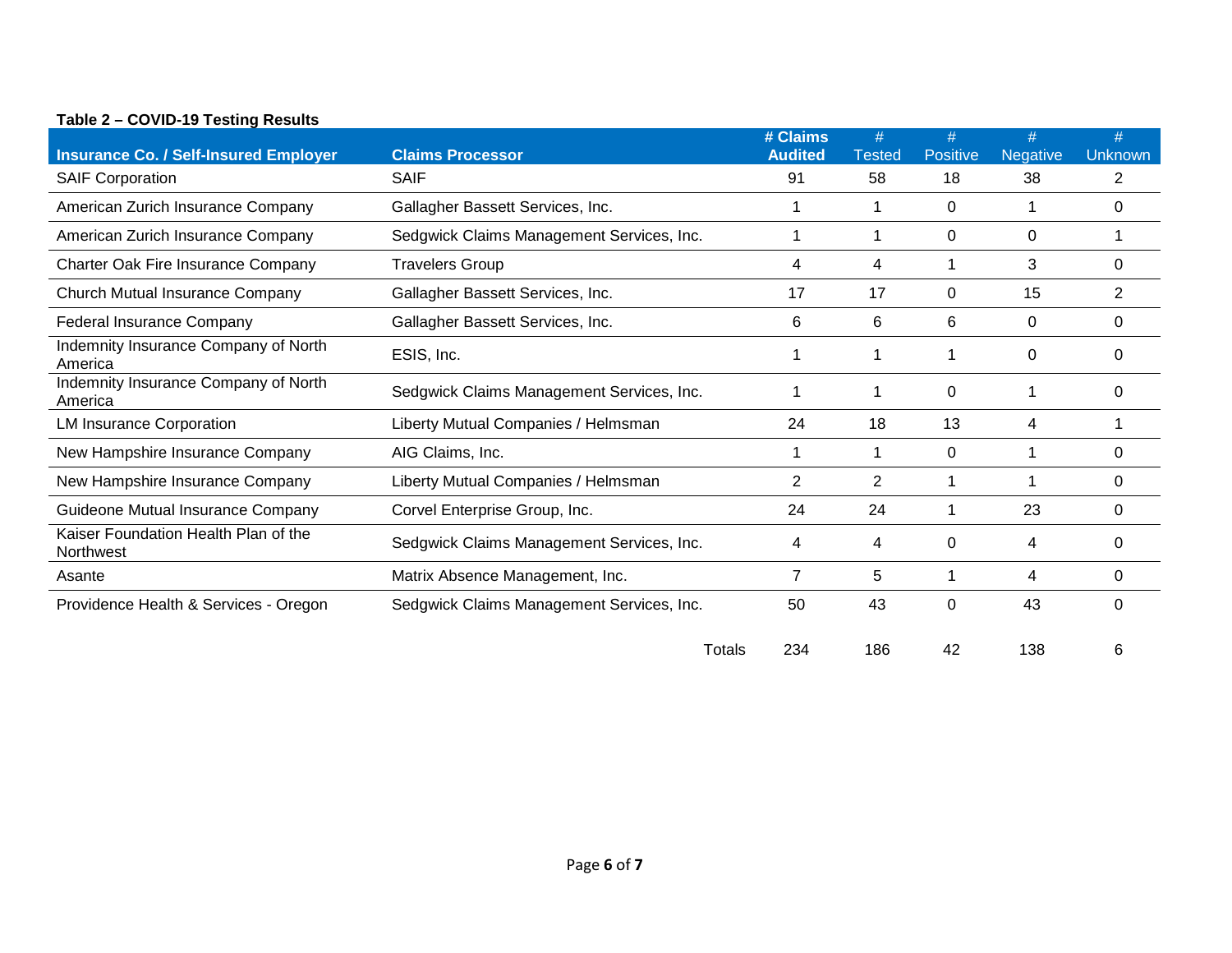| <b>Insurance Co. / Self-Insured Employer</b>      | <b>Claims Processor</b>                   | # Claims<br><b>Audited</b> | # Lost      | # TD Due | # TD Paid |
|---------------------------------------------------|-------------------------------------------|----------------------------|-------------|----------|-----------|
|                                                   | <b>SAIF</b>                               | 91                         | wages<br>63 | 14       | 32        |
| <b>SAIF Corporation</b>                           |                                           |                            |             |          |           |
| American Zurich Insurance Company                 | Gallagher Bassett Services, Inc.          |                            |             |          |           |
| American Zurich Insurance Company                 | Sedgwick Claims Management Services, Inc. |                            |             | 0        | 0         |
| Charter Oak Fire Insurance Company                | <b>Travelers Group</b>                    | 4                          | 2           | $\Omega$ | 0         |
| Church Mutual Insurance Company                   | Gallagher Bassett Services, Inc.          | 17                         | 8           |          | 2         |
| Federal Insurance Company                         | Gallagher Bassett Services, Inc.          | 6                          | 4           | 0        | 0         |
| Indemnity Insurance Company of North<br>America   | ESIS, Inc.                                |                            |             | $\Omega$ | $\Omega$  |
| Indemnity Insurance Company of North<br>America   | Sedgwick Claims Management Services, Inc. |                            |             | $\Omega$ | 0         |
| <b>LM Insurance Corporation</b>                   | Liberty Mutual Companies / Helmsman       | 24                         | 0           | 0        | 0         |
| New Hampshire Insurance Company                   | AIG Claims, Inc.                          |                            |             | $\Omega$ | $\Omega$  |
| New Hampshire Insurance Company                   | Liberty Mutual Companies / Helmsman       | $\overline{2}$             | $\Omega$    | $\Omega$ | $\Omega$  |
| Guideone Mutual Insurance Company                 | Corvel Enterprise Group, Inc.             | 24                         | 23          | 12       | 15        |
| Kaiser Foundation Health Plan of the<br>Northwest | Sedgwick Claims Management Services, Inc. | 4                          |             | 0        | 0         |
| Asante                                            | Matrix Absence Management, Inc.           | 7                          | 4           | $\Omega$ | $\Omega$  |
| Providence Health & Services - Oregon             | Sedgwick Claims Management Services, Inc. | 50                         | 20          | $\Omega$ | $\Omega$  |
|                                                   | Totals                                    | 234                        | 130         | 28       | 50        |

## **Table 3 – Lost Wages and Temporary Disability (TD) Due and Paid**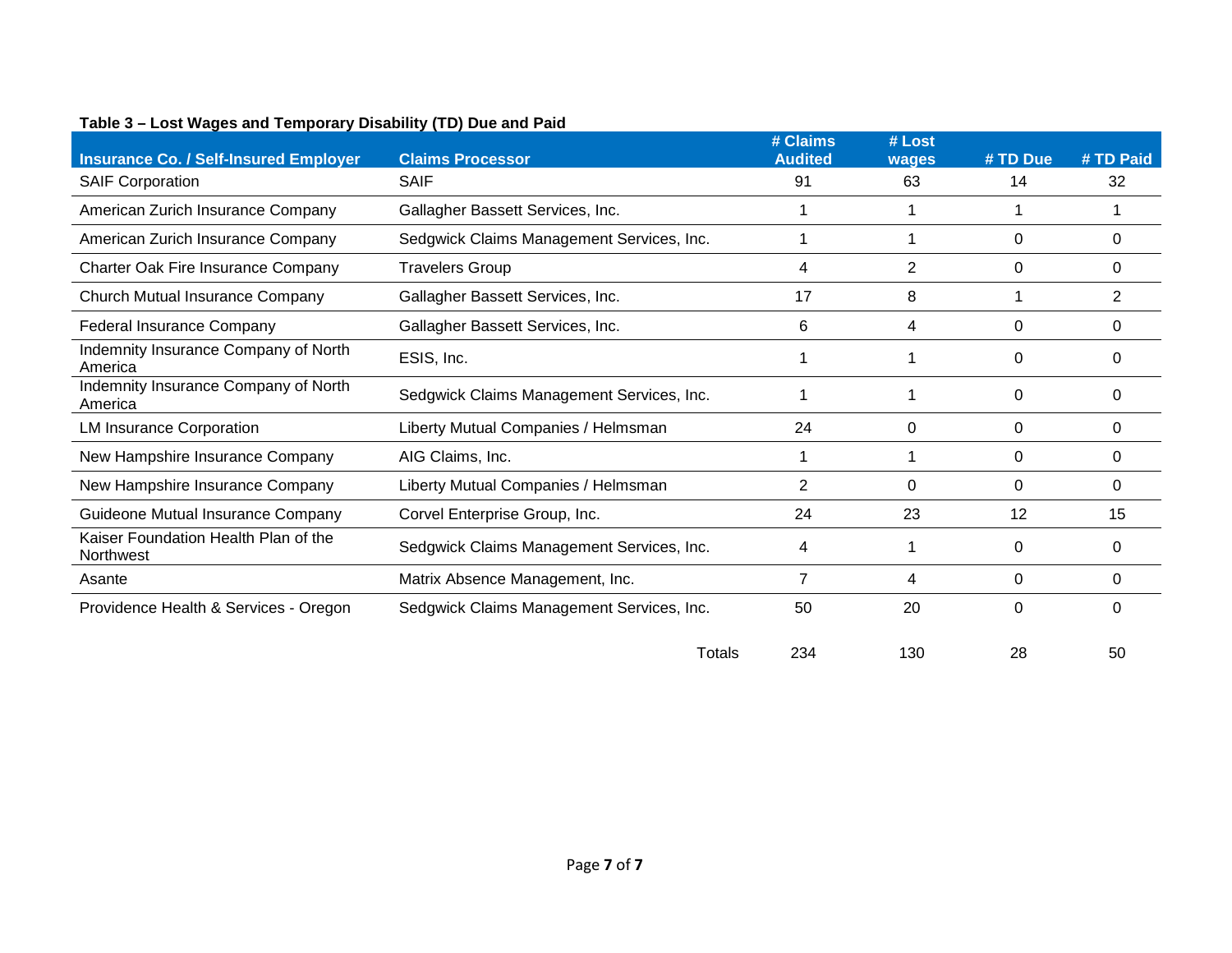# WORKERS' COMPENSATION DIVISION



# **COVID-19 Denied Claims Audit**

## **Final Report**

January 2021

Insurer

American Zurich Insurance Company

## Service Company

Gallagher Bassett Services, Inc. Sedgwick Claims Management Services, Inc.

# Auditor(s)

Troy Painter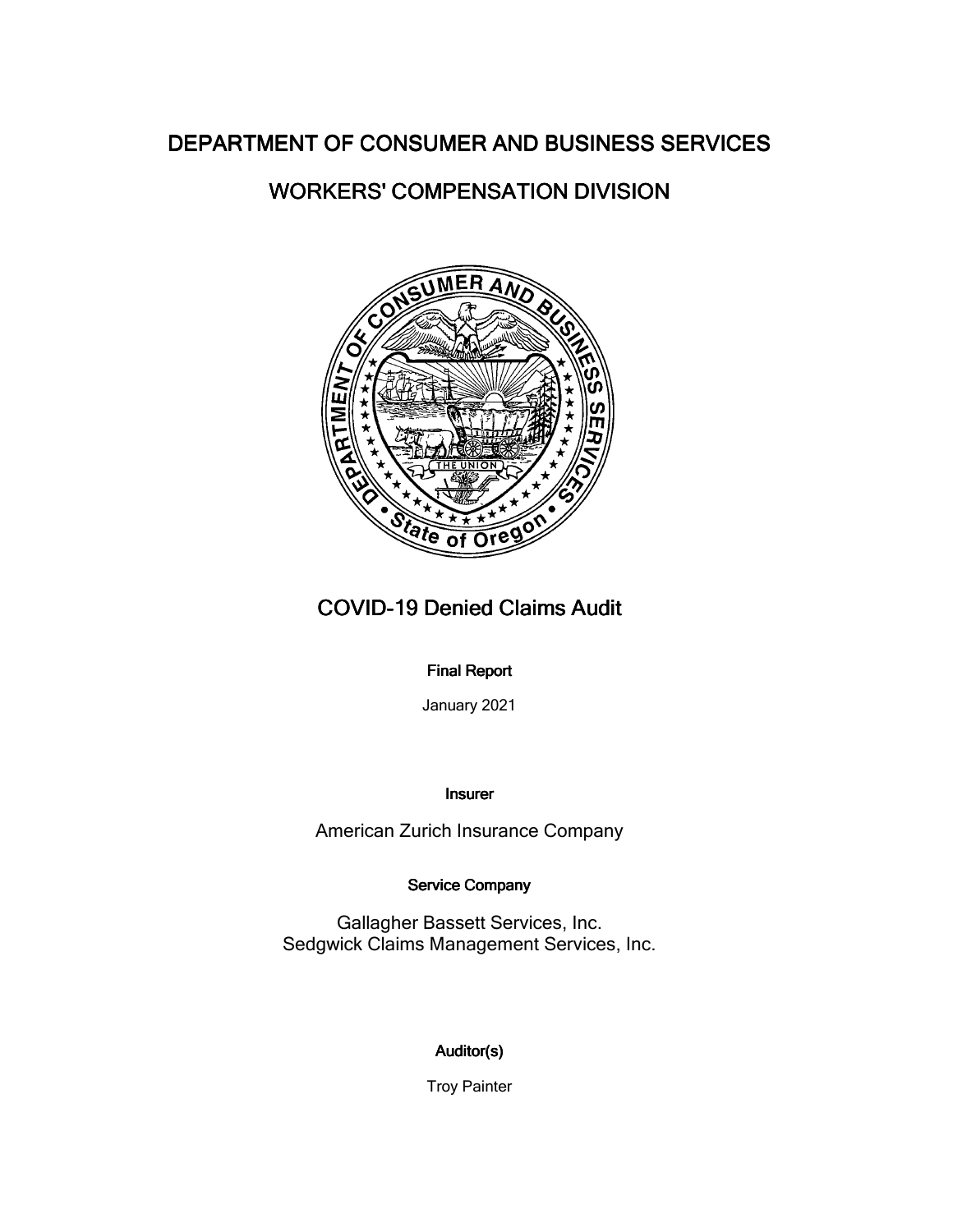Oregon's workers' compensation law does not contain a presumption of compensability for claims for COVID-19 or exposure to SARS-CoV-2. To address the processing of these claims, the Oregon Workers' Compensation Division (WCD) filed a temporary Oregon Administrative Rule (OAR), 436-060-0141, effective October 1, 2020. In part, the rule requires WCD, under specified circumstances, to audit claims that were denied by insurers.

Under WCD's statutory authority, the review is limited to reasonableness of investigation and does not include compensability determination. Issues of compensability are under the jurisdiction of the Workers' Compensation Board and are not subject to review by WCD.

All claims involved in this audit were filed before additional investigation standards were implemented by OAR 436-060-0141 on October 1, 2020, and were not subject to its new investigation standards. The previously existing standard outlined in OAR 436-060-0140(1), below, establishes the standard for this audit.

OAR 436-060-0140(1): The insurer is required to conduct a "reasonable" investigation based on all available information in determining whether to deny a claim.

(a) A reasonable investigation is whatever steps a reasonably prudent person with knowledge of the legal standards for determining compensability would take in a good faith effort to ascertain the facts underlying a claim, giving due consideration to the cost of the investigation and the likely value of the claim.

(b) In determining whether an investigation is reasonable, the director will only look at information contained in the insurer's claim record at the time of denial. The insurer may not rely on any fact not documented in the claim record at the time of denial to establish that an investigation was reasonable.

#### Company Description

American Zurich Insurance Company provides workers' compensation insurance to Oregon employers. WCD audited claims processed by Gallagher Bassett Services Inc., 10220 SW Greenburg Road, Suite 500, Lake Oswego, Oregon and Sedgwick Claims Management Services, Inc., 825 NE Multnomah St., Suite 1000, Portland, Oregon..

## **Objective**

Assess compliance with Oregon Administrative Rule (OAR) 436-060-0140(1) relating to the investigation of claims for COVID-19 or exposure to SARS-CoV-2.

#### **Test Methods**

Select all denied claims for COVID-19 or exposure to SARS-CoV-2 for insurers that, as of October 1, 2020, reported to the Workers' Compensation Division (WCD) five or more claims for COVID-19 or exposure to SARS-CoV-2 under OAR 436-060-0011.

Review for reasonable investigation prior to denial the claims in which denials have become final. Reasonable investigation includes but is not limited to investigating or making a good-faith effort to investigate, as appropriate:

- Three-point contact information from the worker, the employer, and medical provider(s) (if any)
- COVID test whether the worker was tested and, if so, the result of the test
- Medical treatment other than a COVID test treatment other than a test
- Temporary disability whether temporary disability was due the worker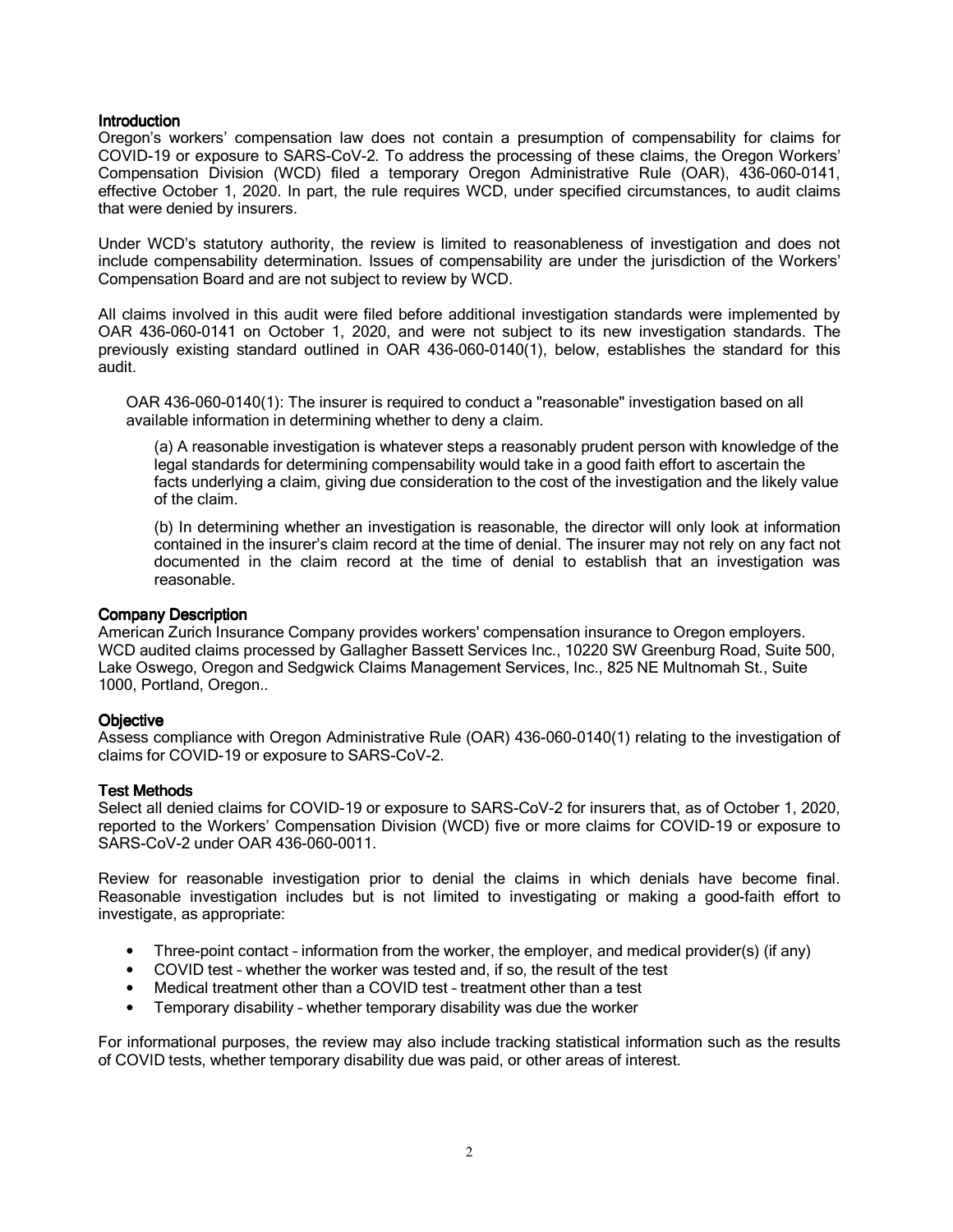Investigations in all claims reviewed must have been reasonable. WCD may assess civil penalties for claims in which a reasonable investigation was not conducted.

### Gallagher Bassett Services Inc. Findings

The insurer conducted reasonable investigations in 1 of 1 claims reviewed. More specifically:

| Area of Review                      | <b>Claims</b><br>Audited | Reasonably<br>Investigated |
|-------------------------------------|--------------------------|----------------------------|
| <b>Three-point Contact</b>          |                          |                            |
| <b>COVID Test</b>                   |                          |                            |
| Medical Treatment other than a Test |                          |                            |
| <b>Temporary Disability</b>         |                          |                            |

## Explanation of Violations by Claim

No violations were found.

## Special Findings / Observations

The worker tested negative for COVID.

Temporary disability was authorized and interim compensation was due and paid to the worker.

The claims processor paid related medical bills.

## Sedgwick Claims Management Services, Inc. Findings

The insurer conducted reasonable investigations in 1 of 1 claims reviewed. More specifically:

| Area of Review                      | Claims<br>Audited | Reasonably<br>Investigated |
|-------------------------------------|-------------------|----------------------------|
| <b>Three-point Contact</b>          |                   |                            |
| <b>COVID Test</b>                   |                   |                            |
| Medical Treatment other than a Test |                   |                            |
| <b>Temporary Disability</b>         |                   |                            |

## Explanation of Violations by Claim

No violations were found.

### Special Findings / Observations

No additional findings.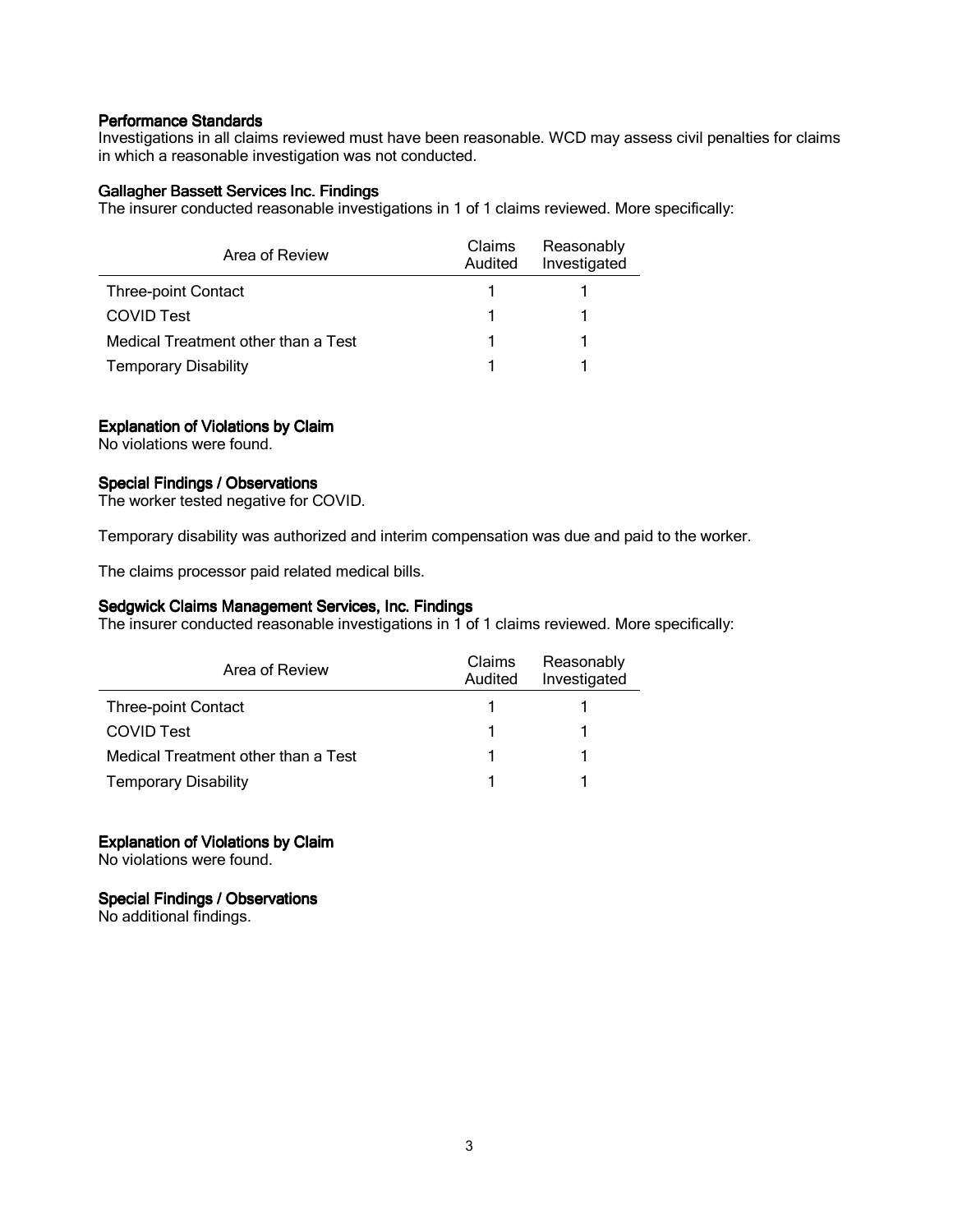# WORKERS' COMPENSATION DIVISION



# COVID-19 Denied Claims Audit

## **Final Report**

January 2021

## Insurer

## Asante

## Service Company

Matrix Absence Management, Inc.

# Auditor(s)

Barbara Belcher Troy Painter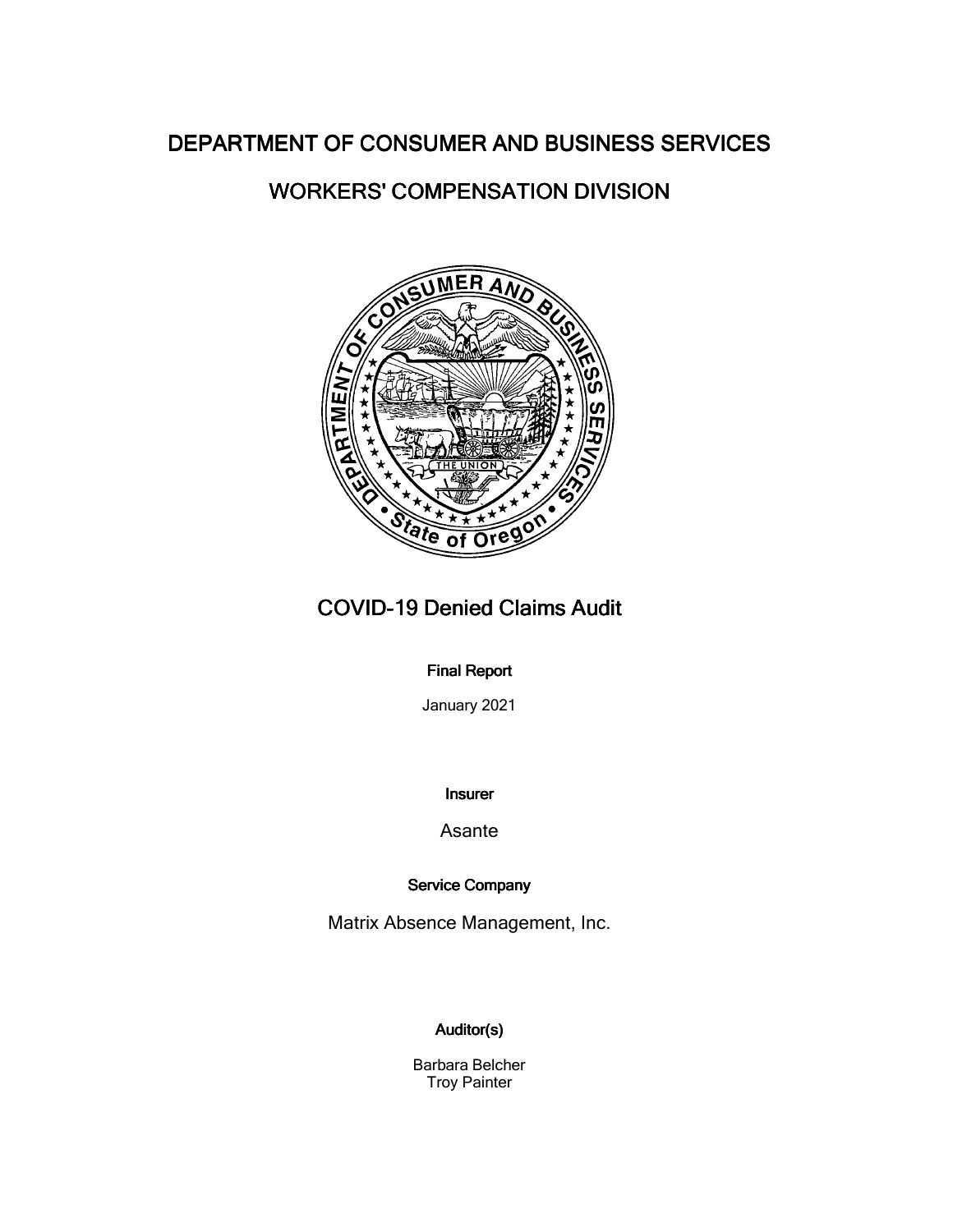Oregon's workers' compensation law does not contain a presumption of compensability for claims for COVID-19 or exposure to SARS-CoV-2. To address the processing of these claims, the Oregon Workers' Compensation Division (WCD) filed a temporary Oregon Administrative Rule (OAR), 436-060-0141, effective October 1, 2020. In part, the rule requires WCD, under specified circumstances, to audit claims that were denied by insurers.

Under WCD's statutory authority, the review is limited to reasonableness of investigation and does not include compensability determination. Issues of compensability are under the jurisdiction of the Workers' Compensation Board and are not subject to review by WCD.

All claims involved in this audit were filed before additional investigation standards were implemented by OAR 436-060-0141 on October 1, 2020, and were not subject to its new investigation standards. The previously existing standard outlined in OAR 436-060-0140(1), below, establishes the standard for this audit.

OAR 436-060-0140(1): The insurer is required to conduct a "reasonable" investigation based on all available information in determining whether to deny a claim.

(a) A reasonable investigation is whatever steps a reasonably prudent person with knowledge of the legal standards for determining compensability would take in a good faith effort to ascertain the facts underlying a claim, giving due consideration to the cost of the investigation and the likely value of the claim.

(b) In determining whether an investigation is reasonable, the director will only look at information contained in the insurer's claim record at the time of denial. The insurer may not rely on any fact not documented in the claim record at the time of denial to establish that an investigation was reasonable.

#### Company Description

Asante is an Oregon self-insured employer providing workers' compensation insurance for its Oregon employees. WCD audited claims at Matrix Absence Management, Inc., 10220 SW Greenburg Road, Suite 601, Portland, Oregon.

## **Objective**

Assess compliance with Oregon Administrative Rule (OAR) 436-060-0140(1) relating to the investigation of claims for COVID-19 or exposure to SARS-CoV-2.

#### **Test Methods**

Select all denied claims for COVID-19 or exposure to SARS-CoV-2 for insurers that, as of October 1, 2020, reported to the Workers' Compensation Division (WCD) five or more claims for COVID-19 or exposure to SARS-CoV-2 under OAR 436-060-0011.

Review for reasonable investigation prior to denial the claims in which denials have become final. Reasonable investigation includes but is not limited to investigating or making a good-faith effort to investigate, as appropriate:

- Three-point contact information from the worker, the employer, and medical provider(s) (if any)
- COVID test whether the worker was tested and, if so, the result of the test
- Medical treatment other than a COVID test treatment other than a test
- Temporary disability whether temporary disability was due the worker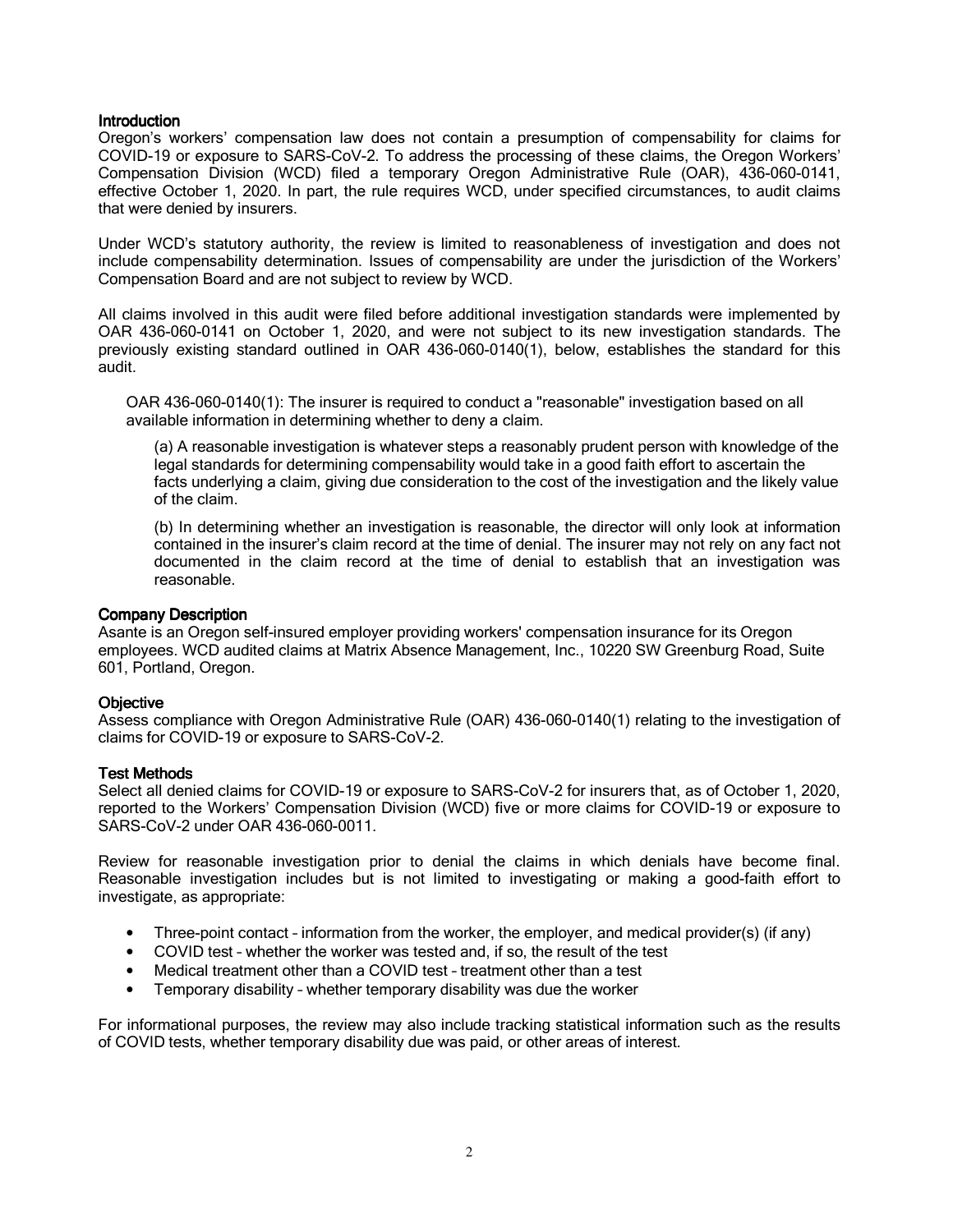Investigations in all claims reviewed must have been reasonable. WCD may assess civil penalties for claims in which a reasonable investigation was not conducted.

## **Findings**

The insurer conducted reasonable investigations in 7 of 7 claims reviewed. More specifically:

| Area of Review                      | Claims<br>Audited | Reasonably<br>Investigated |
|-------------------------------------|-------------------|----------------------------|
| <b>Three-point Contact</b>          |                   |                            |
| <b>COVID Test</b>                   |                   |                            |
| Medical Treatment other than a Test |                   |                            |
| <b>Temporary Disability</b>         |                   |                            |

## Explanation of Violations by Claim

No violations were found.

## Special Findings / Observations

Only one worker tested positive for COVID-19; four workers test results were negative; and two workers had claims filed for exposure only and were not tested for COVID-19. No presumptive diagnoses were found.

Temporary disability benefits were not due or paid in any claims.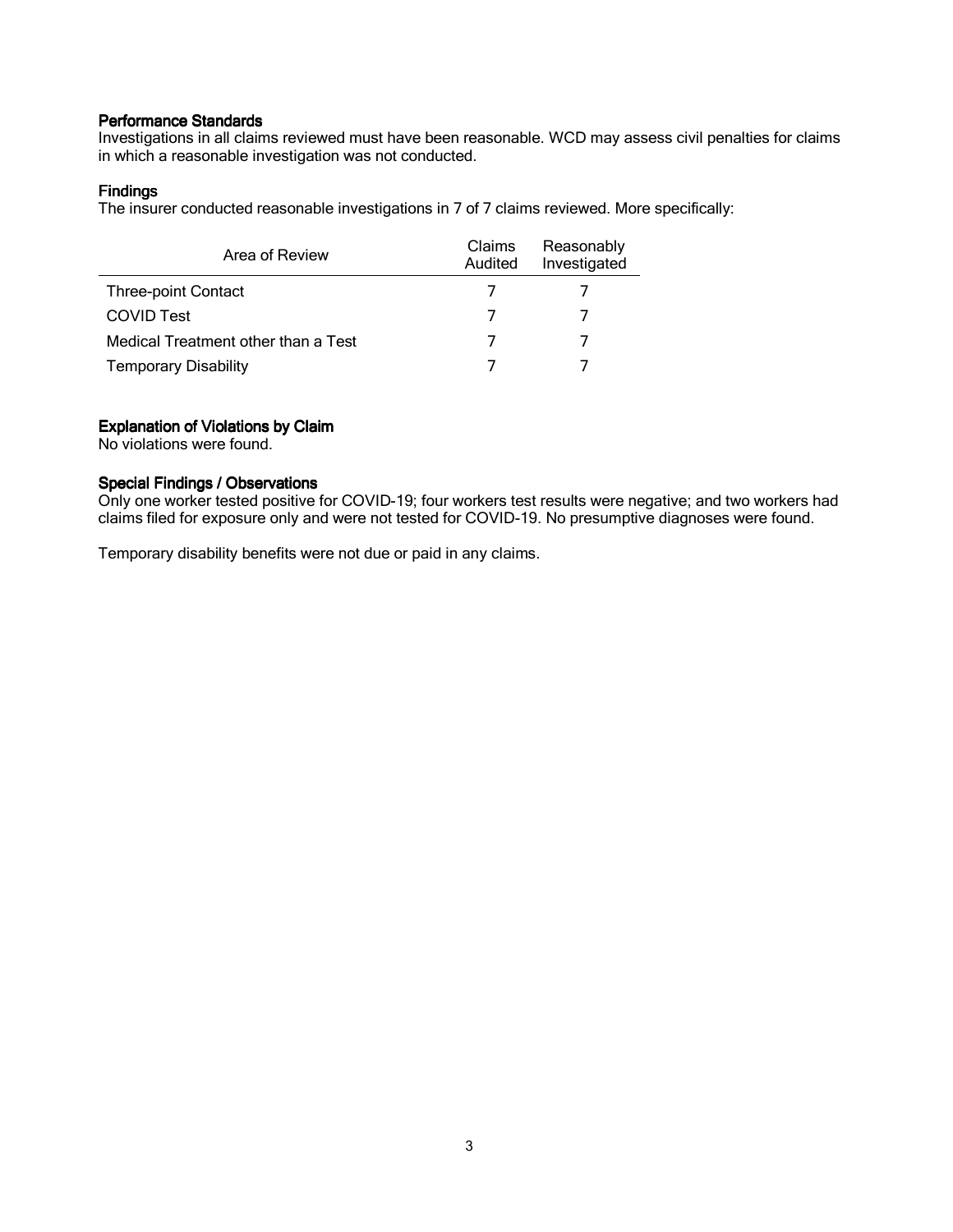# WORKERS' COMPENSATION DIVISION



# COVID-19 Denied Claims Audit

## **Final Report**

January 2021

Insurer

Charter Oak Fire Insurance Company

## Auditor(s)

Barbara Belcher Troy Painter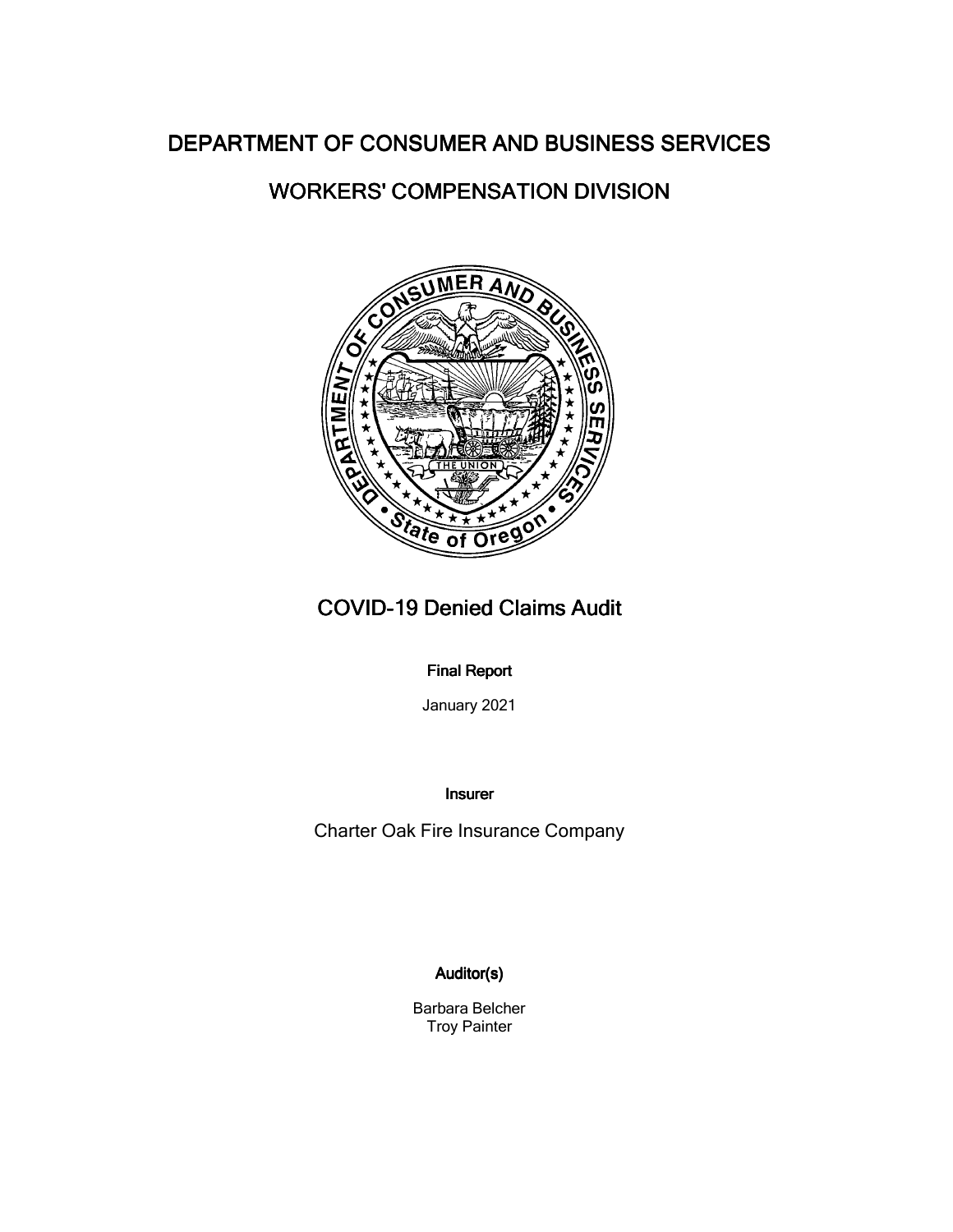Oregon's workers' compensation law does not contain a presumption of compensability for claims for COVID-19 or exposure to SARS-CoV-2. To address the processing of these claims, the Oregon Workers' Compensation Division (WCD) filed a temporary Oregon Administrative Rule (OAR), 436-060-0141, effective October 1, 2020. In part, the rule requires WCD, under specified circumstances, to audit claims that were denied by insurers.

Under WCD's statutory authority, the review is limited to reasonableness of investigation and does not include compensability determination. Issues of compensability are under the jurisdiction of the Workers' Compensation Board and are not subject to review by WCD.

All claims involved in this audit were filed before additional investigation standards were implemented by OAR 436-060-0141 on October 1, 2020, and were not subject to its new investigation standards. The previously existing standard outlined in OAR 436-060-0140(1), below, establishes the standard for this audit.

OAR 436-060-0140(1): The insurer is required to conduct a "reasonable" investigation based on all available information in determining whether to deny a claim.

(a) A reasonable investigation is whatever steps a reasonably prudent person with knowledge of the legal standards for determining compensability would take in a good faith effort to ascertain the facts underlying a claim, giving due consideration to the cost of the investigation and the likely value of the claim.

(b) In determining whether an investigation is reasonable, the director will only look at information contained in the insurer's claim record at the time of denial. The insurer may not rely on any fact not documented in the claim record at the time of denial to establish that an investigation was reasonable.

#### Company Description

Charter Oak Fire Insurance Company provides workers' compensation insurance to Oregon employers. WCD audited claims processed by The Travelers Companies, Inc., 4000 Kruse Way Place, Building 1, Suite 255, Portland, OR.

## **Objective**

Assess compliance with Oregon Administrative Rule (OAR) 436-060-0140(1) relating to the investigation of claims for COVID-19 or exposure to SARS-CoV-2.

#### **Test Methods**

Select all denied claims for COVID-19 or exposure to SARS-CoV-2 for insurers that, as of October 1, 2020, reported to the Workers' Compensation Division (WCD) five or more claims for COVID-19 or exposure to SARS-CoV-2 under OAR 436-060-0011.

Review for reasonable investigation prior to denial the claims in which denials have become final. Reasonable investigation includes but is not limited to investigating or making a good-faith effort to investigate, as appropriate:

- Three-point contact information from the worker, the employer, and medical provider(s) (if any)
- COVID test whether the worker was tested and, if so, the result of the test
- Medical treatment other than a COVID test treatment other than a test
- Temporary disability whether temporary disability was due the worker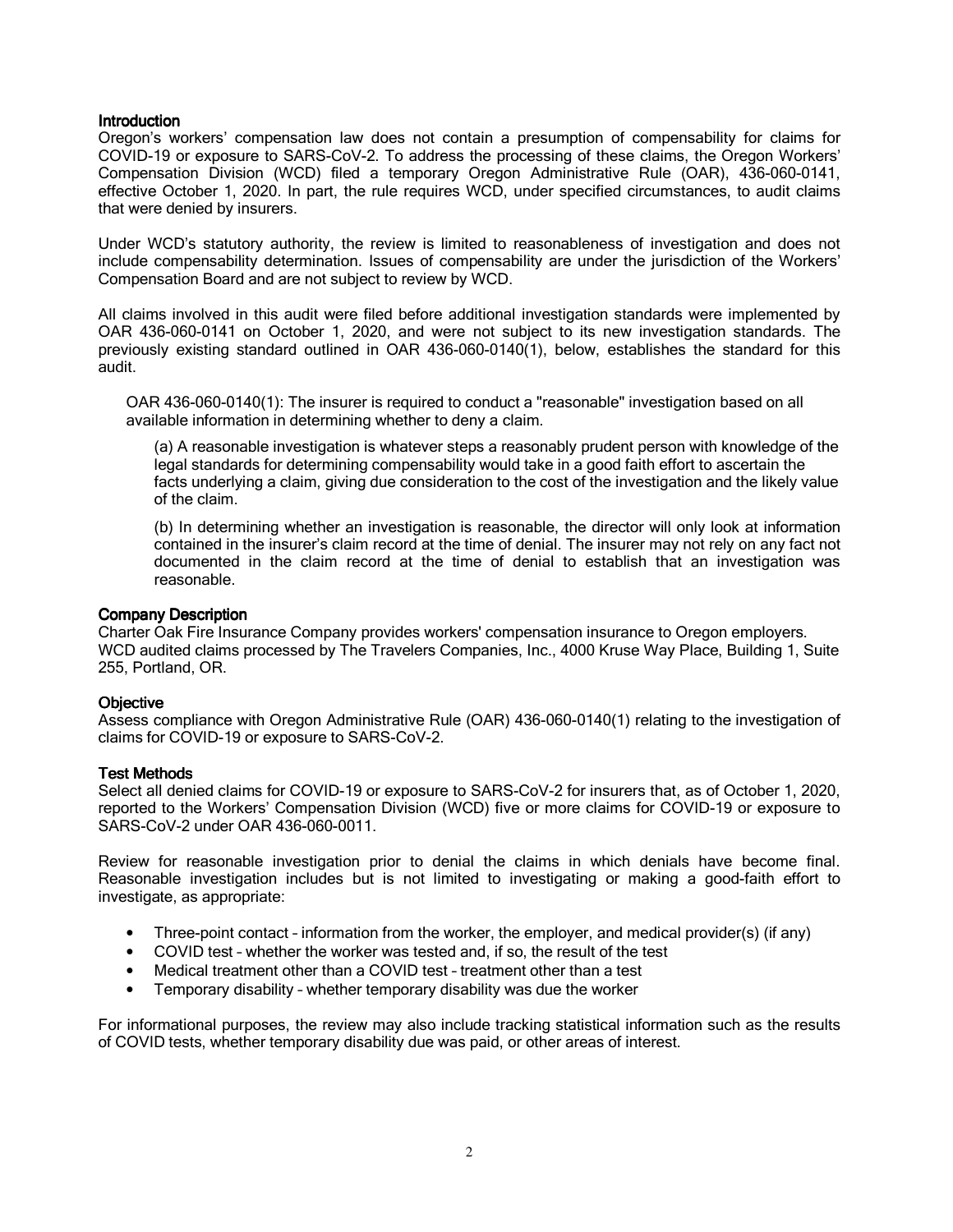Investigations in all claims reviewed must have been reasonable. WCD may assess civil penalties for claims in which a reasonable investigation was not conducted.

## **Findings**

The insurer conducted reasonable investigations in 4 of 4 claims reviewed. More specifically:

| Area of Review                      | Claims<br>Audited | Reasonably<br>Investigated |
|-------------------------------------|-------------------|----------------------------|
| <b>Three-point Contact</b>          | 4                 |                            |
| <b>COVID Test</b>                   | 4                 |                            |
| Medical Treatment other than a Test | 4                 |                            |
| <b>Temporary Disability</b>         |                   |                            |

## Explanation of Violations by Claim

No violations were found.

## Special Findings / Observations

All four workers were tested for COVID-19. Three workers tested negative for COVID, one worker tested positive, and no presumptive diagnoses were found.

Temporary disability benefits were not due or paid in any claims.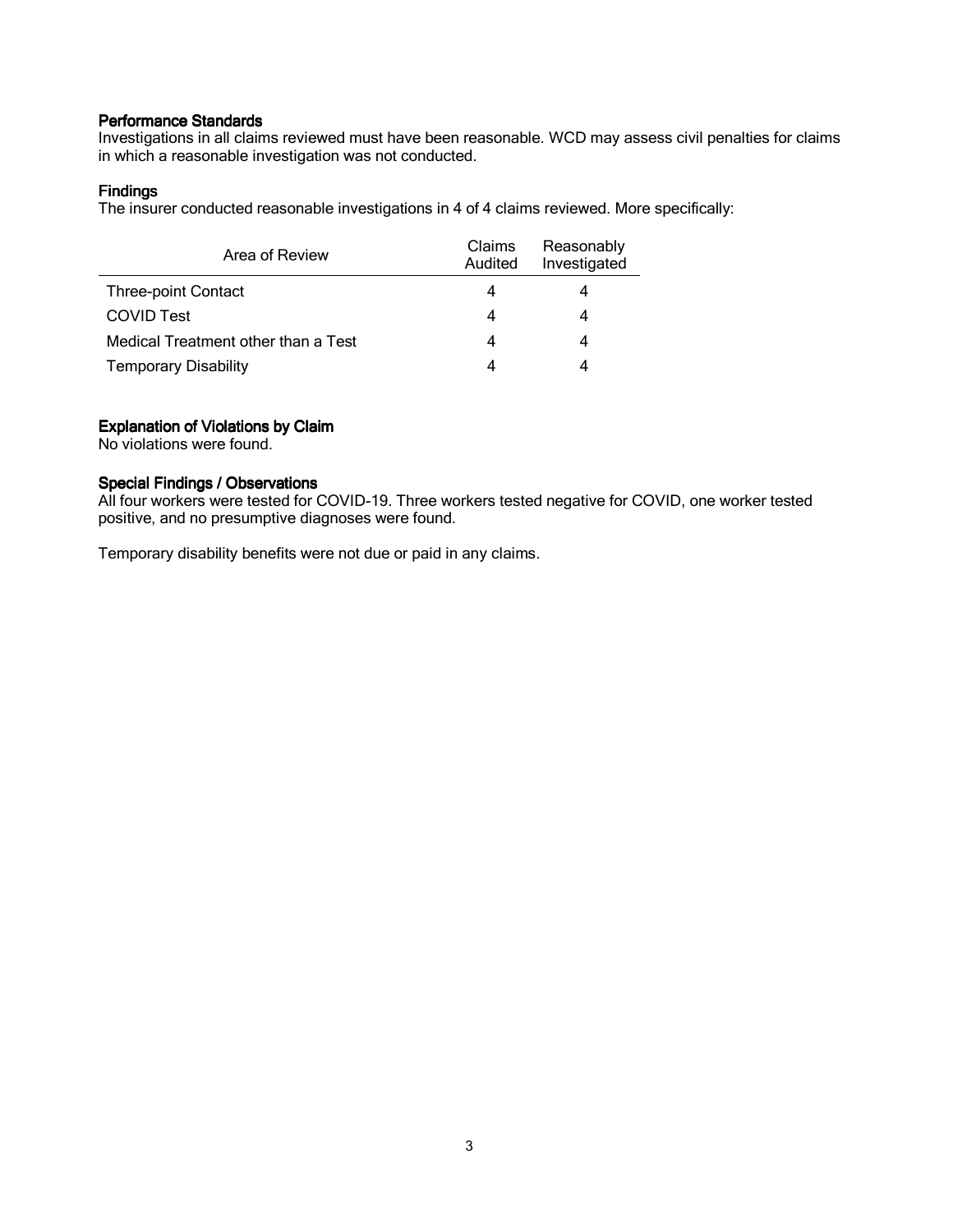# WORKERS' COMPENSATION DIVISION



# COVID-19 Denied Claims Audit

## **Final Report**

January 2021

## Insurer

Church Mutual Insurance Company

## Service Company

Gallagher Bassett Services, Inc.

# Auditor(s)

Barbara Belcher Troy Painter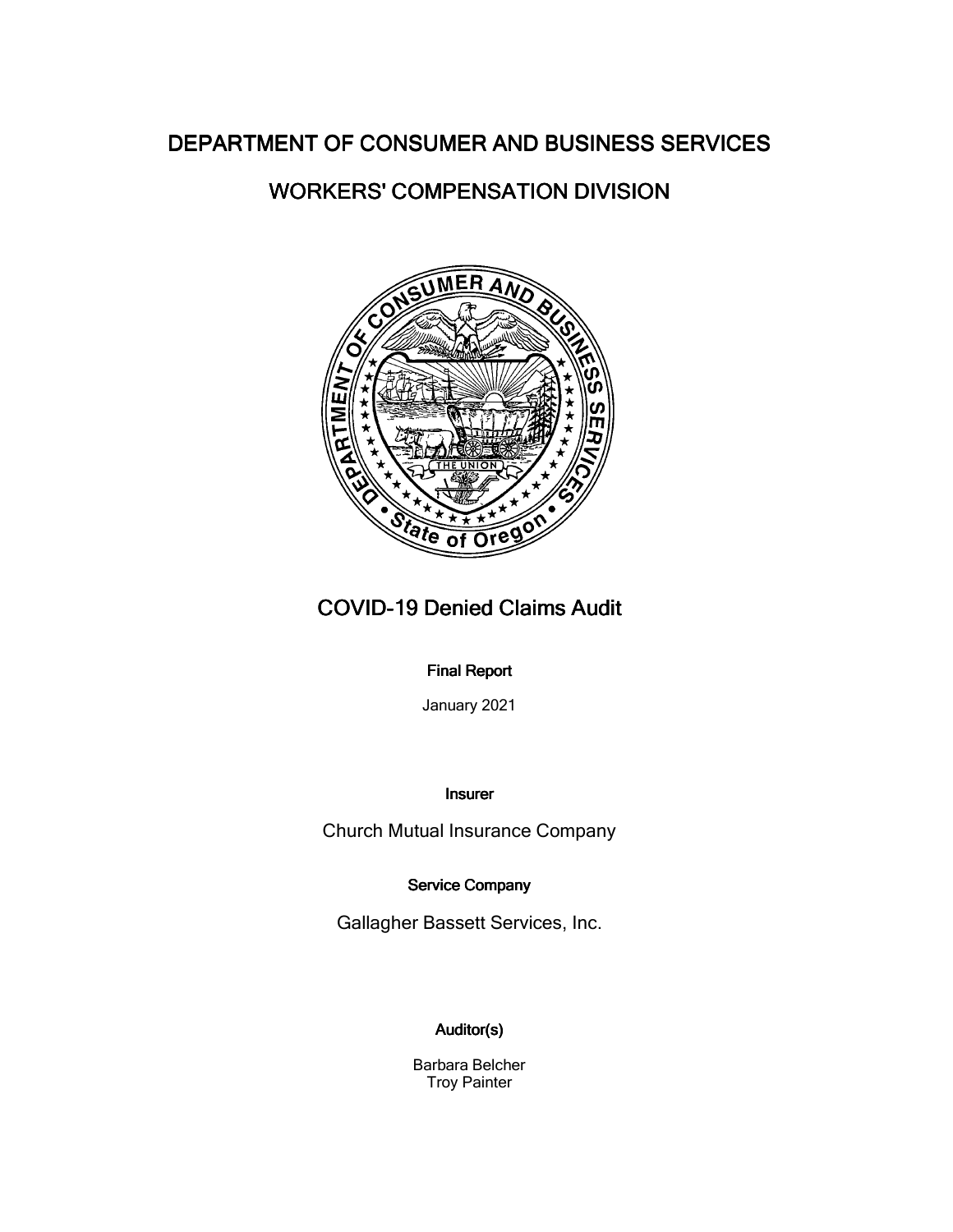Oregon's workers' compensation law does not contain a presumption of compensability for claims for COVID-19 or exposure to SARS-CoV-2. To address the processing of these claims, the Oregon Workers' Compensation Division (WCD) filed a temporary Oregon Administrative Rule (OAR), 436-060-0141, effective October 1, 2020. In part, the rule requires WCD, under specified circumstances, to audit claims that were denied by insurers.

Under WCD's statutory authority, the review is limited to reasonableness of investigation and does not include compensability determination. Issues of compensability are under the jurisdiction of the Workers' Compensation Board and are not subject to review by WCD.

All claims involved in this audit were filed before additional investigation standards were implemented by OAR 436-060-0141 on October 1, 2020, and were not subject to its new investigation standards. The previously existing standard outlined in OAR 436-060-0140(1), below, establishes the standard for this audit.

OAR 436-060-0140(1): The insurer is required to conduct a "reasonable" investigation based on all available information in determining whether to deny a claim.

(a) A reasonable investigation is whatever steps a reasonably prudent person with knowledge of the legal standards for determining compensability would take in a good faith effort to ascertain the facts underlying a claim, giving due consideration to the cost of the investigation and the likely value of the claim.

(b) In determining whether an investigation is reasonable, the director will only look at information contained in the insurer's claim record at the time of denial. The insurer may not rely on any fact not documented in the claim record at the time of denial to establish that an investigation was reasonable.

#### Company Description

Church Mutual Insurance Company provides workers' compensation insurance for Oregon employers. WCD audited claims processed by Gallagher Bassett Services, Inc., 10220 SW Greenburg Road, Suite 500, Portland, Oregon.

## **Objective**

Assess compliance with Oregon Administrative Rule (OAR) 436-060-0140(1) relating to the investigation of claims for COVID-19 or exposure to SARS-CoV-2.

#### **Test Methods**

Select all denied claims for COVID-19 or exposure to SARS-CoV-2 for insurers that, as of October 1, 2020, reported to the Workers' Compensation Division (WCD) five or more claims for COVID-19 or exposure to SARS-CoV-2 under OAR 436-060-0011.

Review for reasonable investigation prior to denial the claims in which denials have become final. Reasonable investigation includes but is not limited to investigating or making a good-faith effort to investigate, as appropriate:

- Three-point contact information from the worker, the employer, and medical provider(s) (if any)
- COVID test whether the worker was tested and, if so, the result of the test
- Medical treatment other than a COVID test treatment other than a test
- Temporary disability whether temporary disability was due the worker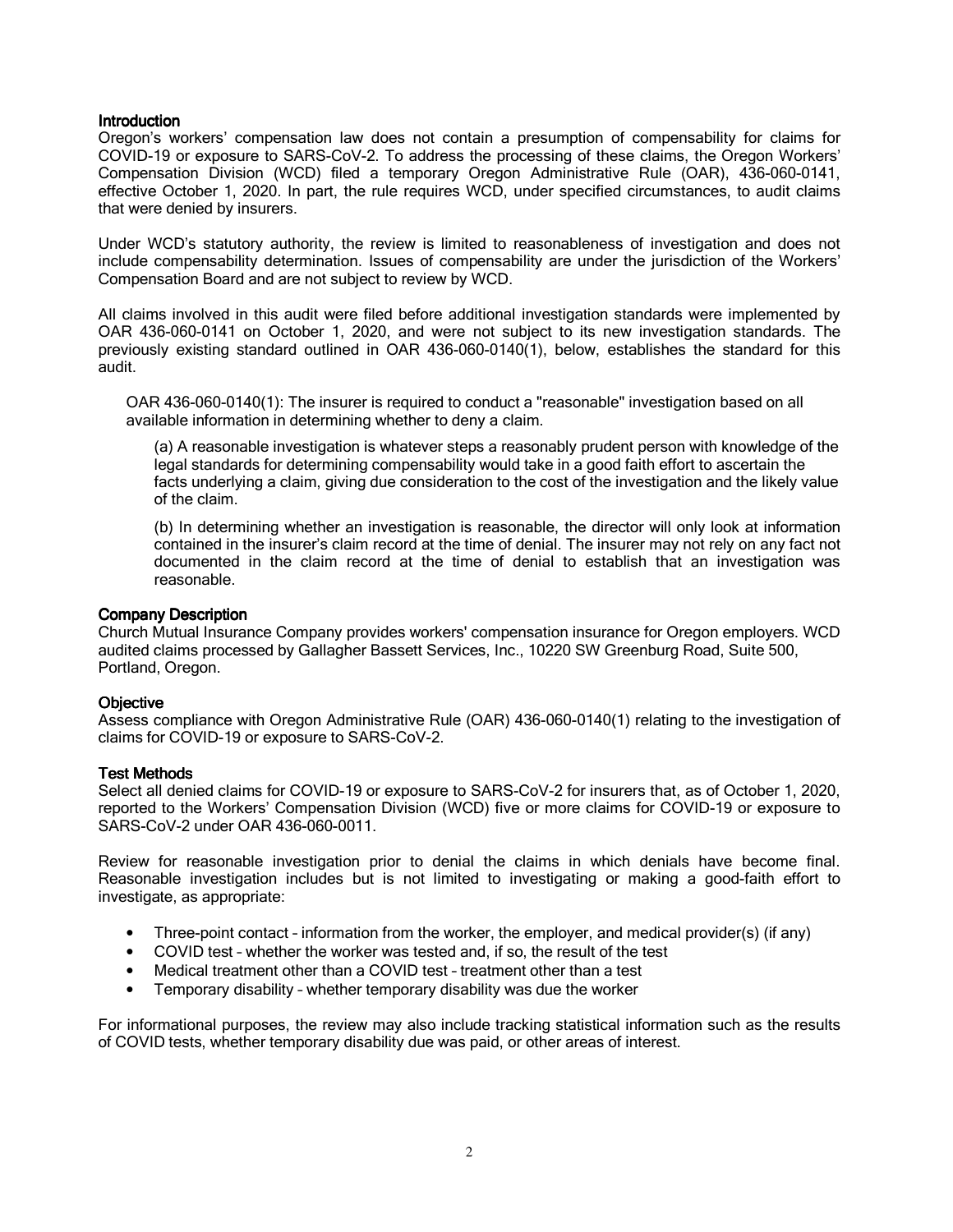Investigations in all claims reviewed must have been reasonable. WCD may assess civil penalties for claims in which a reasonable investigation was not conducted.

## **Findings**

The insurer conducted reasonable investigations in 17 of 17 claims reviewed. More specifically:

| Area of Review                      | Claims<br>Audited | Reasonably<br>Investigated |
|-------------------------------------|-------------------|----------------------------|
| <b>Three-point Contact</b>          | 17                |                            |
| <b>COVID Test</b>                   | 17                | 17                         |
| Medical Treatment other than a Test | 17                | 17                         |
| <b>Temporary Disability</b>         | 17                |                            |

## Explanation of Violations by Claim

No violations were found.

## Special Findings / Observations

In one claim, 005484005581WC01, temporary disability was due and paid but the claim was reported as a non-disabling claim. It appears temporary disability was paid on one other claim, 005484005582WC01, that may not have been due, and this claim was also reported as nondisabling. Authorization for temporary disability was not found in the claim record. These findings are not relevant to the investigation of the claim and are noted for informational purposes only.

All workers were tested for COVID-19; fifteen test results were negative and no presumptive diagnoses were found. In two claims, 005484005747WC01 & 005484005778WC01, the auditor could not determine if the worker tested positive or negative for COVID-19, because the information in the claim record was conflicting.

Most claims appeared to have been initiated by the employer or the medical provider who authorized testing for COVID, rather than by workers. Nonetheless, the claims processor investigated and processed the claims to a standard at or above that of industry norms for other claims. For example, most workers worked for a healthcare facility and the employer conducted testing either on a routine basis or if workers were experiencing any symptoms. The processor also made extensive efforts in some claims to contact nonresponsive workers and obtain their statements.

The claims processor paid related medical bills in most claims, regardless of claim denial, for testing, office visits or telehealth exams to prescribe tests, etc.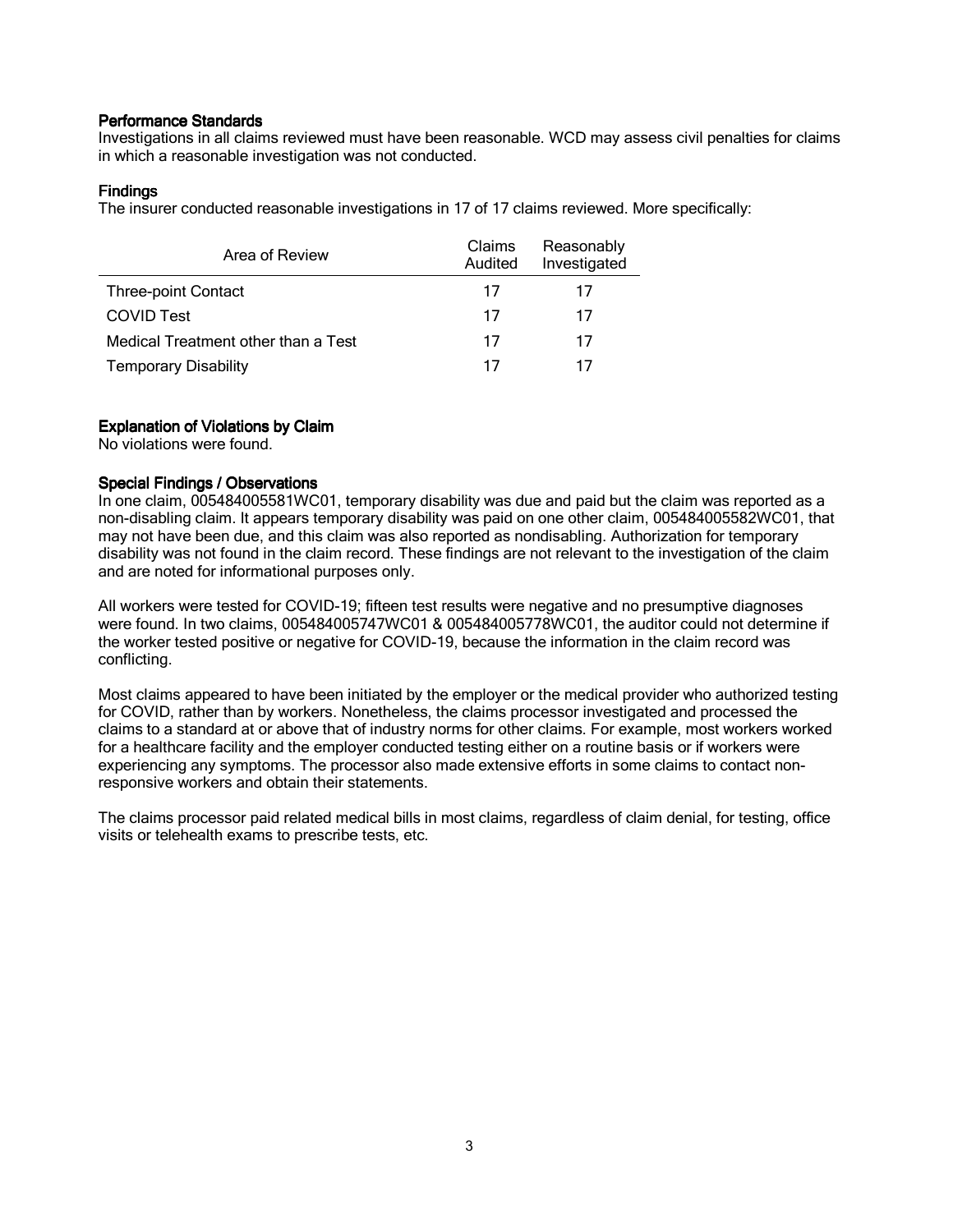# WORKERS' COMPENSATION DIVISION



# COVID-19 Denied Claims Audit

## **Final Report**

January 2021

## Insurer

Federal Insurance Company

## Service Company

Gallagher Bassett Services, Inc.

# Auditor(s)

Barbara Belcher Troy Painter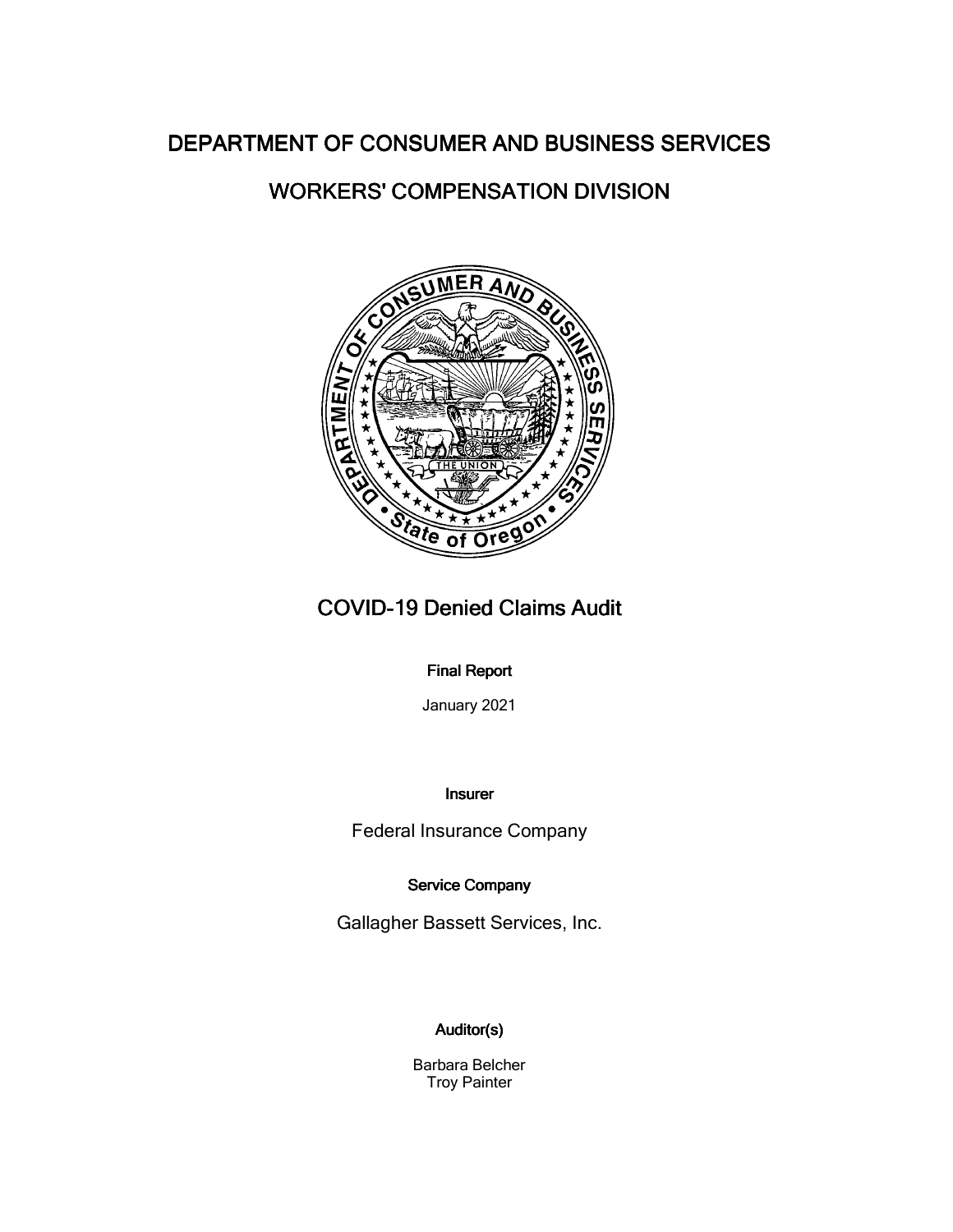Oregon's workers' compensation law does not contain a presumption of compensability for claims for COVID-19 or exposure to SARS-CoV-2. To address the processing of these claims, the Oregon Workers' Compensation Division (WCD) filed a temporary Oregon Administrative Rule (OAR), 436-060-0141, effective October 1, 2020. In part, the rule requires WCD, under specified circumstances, to audit claims that were denied by insurers.

Under WCD's statutory authority, the review is limited to reasonableness of investigation and does not include compensability determination. Issues of compensability are under the jurisdiction of the Workers' Compensation Board and are not subject to review by WCD.

All claims involved in this audit were filed before additional investigation standards were implemented by OAR 436-060-0141 on October 1, 2020, and were not subject to its new investigation standards. The previously existing standard outlined in OAR 436-060-0140(1), below, establishes the standard for this audit.

OAR 436-060-0140(1): The insurer is required to conduct a "reasonable" investigation based on all available information in determining whether to deny a claim.

(a) A reasonable investigation is whatever steps a reasonably prudent person with knowledge of the legal standards for determining compensability would take in a good faith effort to ascertain the facts underlying a claim, giving due consideration to the cost of the investigation and the likely value of the claim.

(b) In determining whether an investigation is reasonable, the director will only look at information contained in the insurer's claim record at the time of denial. The insurer may not rely on any fact not documented in the claim record at the time of denial to establish that an investigation was reasonable.

#### Company Description

Federal Insurance Company provides workers' compensation insurance for Oregon employers. WCD audited claims processed by Gallagher Bassett Services Inc., 10220 SW Greenburg Road, Suite 500, Portland, Oregon.

## **Objective**

Assess compliance with Oregon Administrative Rule (OAR) 436-060-0140(1) relating to the investigation of claims for COVID-19 or exposure to SARS-CoV-2.

#### **Test Methods**

Select all denied claims for COVID-19 or exposure to SARS-CoV-2 for insurers that, as of October 1, 2020, reported to the Workers' Compensation Division (WCD) five or more claims for COVID-19 or exposure to SARS-CoV-2 under OAR 436-060-0011.

Review for reasonable investigation prior to denial the claims in which denials have become final. Reasonable investigation includes but is not limited to investigating or making a good-faith effort to investigate, as appropriate:

- Three-point contact information from the worker, the employer, and medical provider(s) (if any)
- COVID test whether the worker was tested and, if so, the result of the test
- Medical treatment other than a COVID test treatment other than a test
- Temporary disability whether temporary disability was due the worker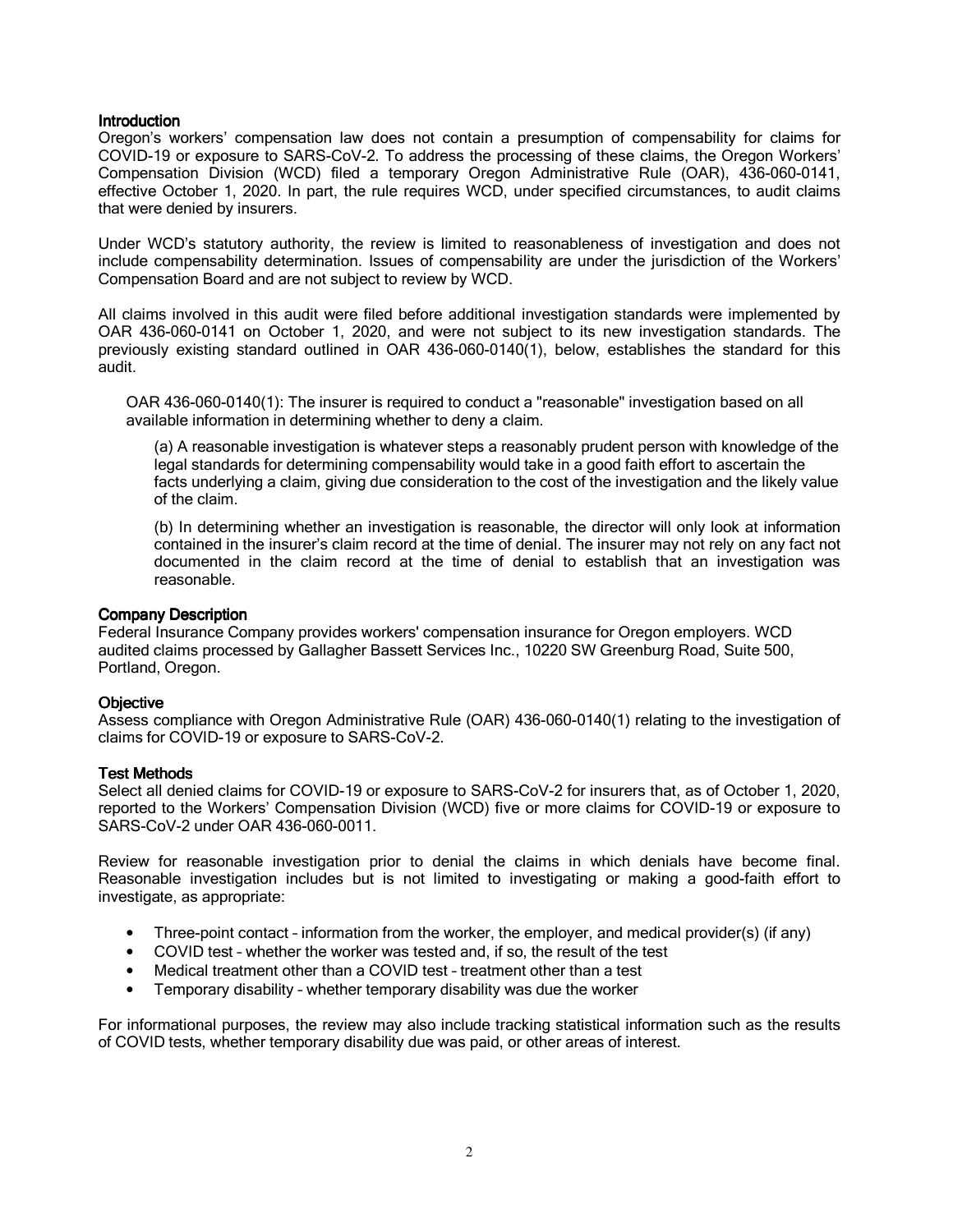Investigations in all claims reviewed must have been reasonable. WCD may assess civil penalties for claims in which a reasonable investigation was not conducted.

## **Findings**

The insurer conducted reasonable investigations in 6 of 6 claims reviewed. More specifically:

| Area of Review                      | Claims<br>Audited | Reasonably<br>Investigated |
|-------------------------------------|-------------------|----------------------------|
| <b>Three-point Contact</b>          | 6                 | 6                          |
| <b>COVID Test</b>                   | 6                 | 6                          |
| Medical Treatment other than a Test | 6                 | 6                          |
| <b>Temporary Disability</b>         | 6                 | 6                          |

## Explanation of Violations by Claim

No violations were found.

## Special Findings / Observations

In all claims, the workers tested positive for COVID-19.

Auditors could not determine if temporary disability was due on four claims because the insurer did not ascertain if the workers lost wages or obtain authorization. The processor attempted to obtain medical records but many of the requests were denied by the medical provider. Temporary disability was not due or payable on two claims.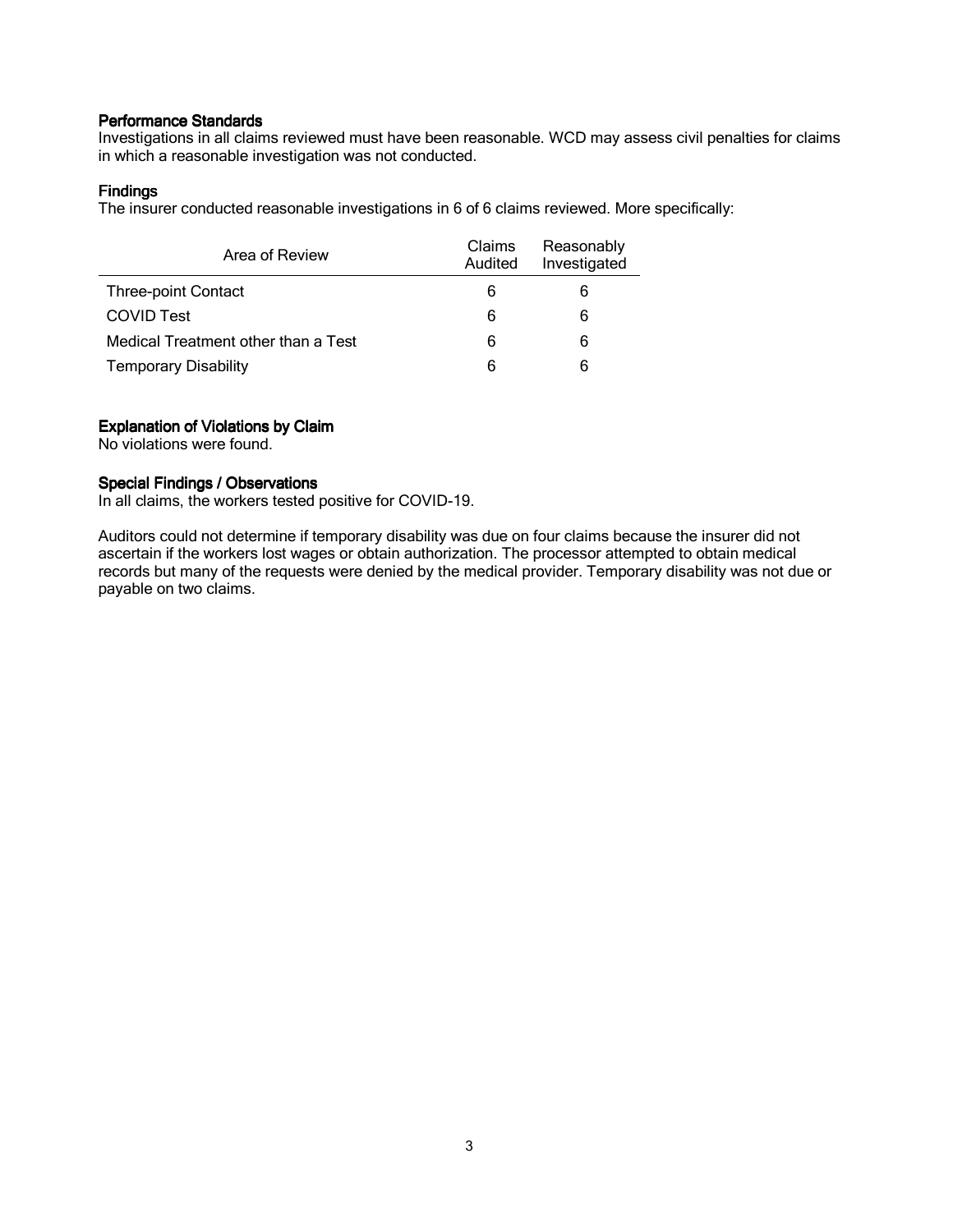# WORKERS' COMPENSATION DIVISION



# COVID-19 Denied Claims Audit

## **Final Report**

January 2021

## Insurer

Guideone Mutual Insurance Company

Service Company

Corvel Enterprise Group, Inc.

## Auditor(s)

Barbara Belcher Troy Painter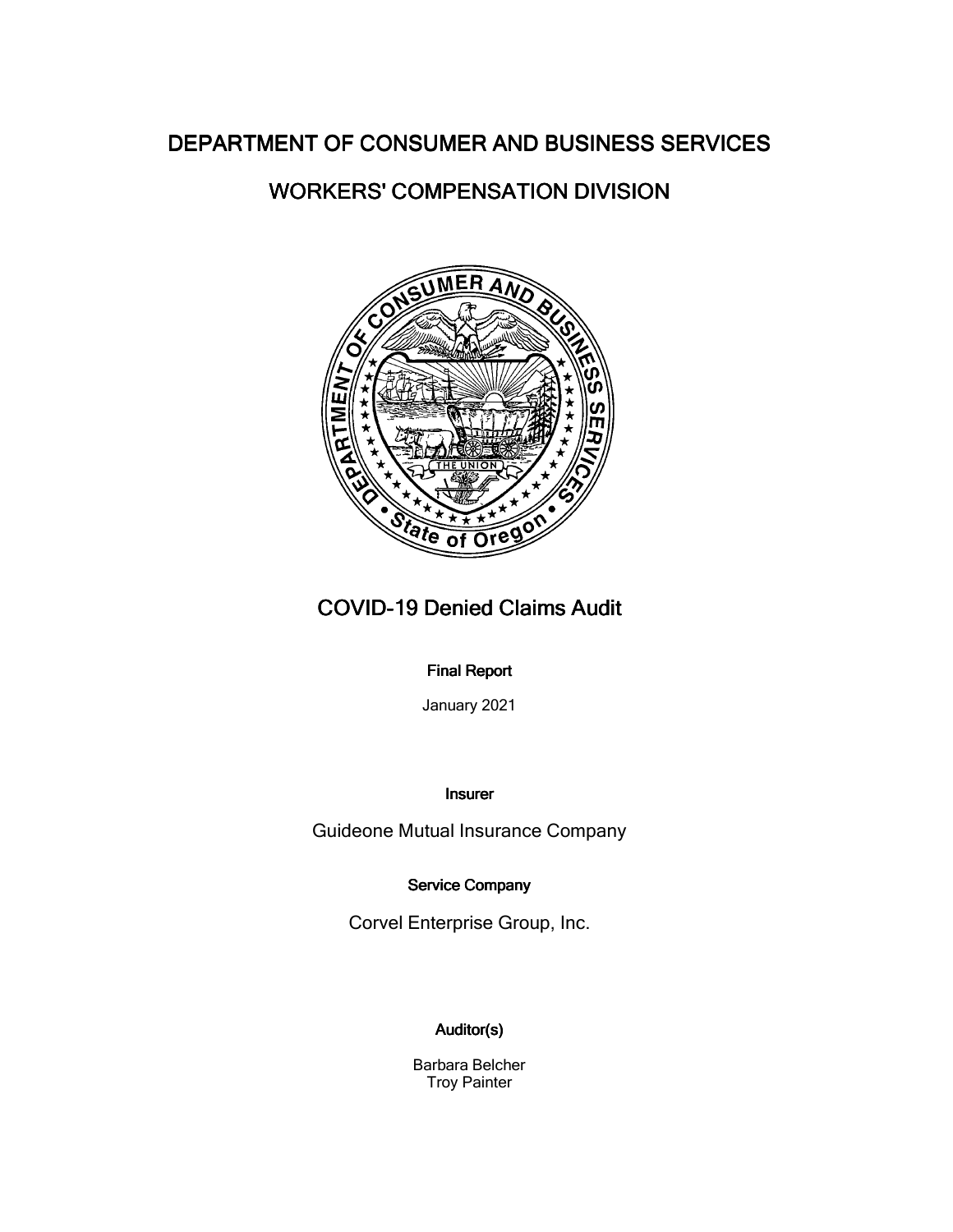Oregon's workers' compensation law does not contain a presumption of compensability for claims for COVID-19 or exposure to SARS-CoV-2. To address the processing of these claims, the Oregon Workers' Compensation Division (WCD) filed a temporary Oregon Administrative Rule (OAR), 436-060-0141, effective October 1, 2020. In part, the rule requires WCD, under specified circumstances, to audit claims that were denied by insurers.

Under WCD's statutory authority, the review is limited to reasonableness of investigation and does not include compensability determination. Issues of compensability are under the jurisdiction of the Workers' Compensation Board and are not subject to review by WCD.

All claims involved in this audit were filed before additional investigation standards were implemented by OAR 436-060-0141 on October 1, 2020, and were not subject to its new investigation standards. The previously existing standard outlined in OAR 436-060-0140(1), below, establishes the standard for this audit.

OAR 436-060-0140(1): The insurer is required to conduct a "reasonable" investigation based on all available information in determining whether to deny a claim.

(a) A reasonable investigation is whatever steps a reasonably prudent person with knowledge of the legal standards for determining compensability would take in a good faith effort to ascertain the facts underlying a claim, giving due consideration to the cost of the investigation and the likely value of the claim.

(b) In determining whether an investigation is reasonable, the director will only look at information contained in the insurer's claim record at the time of denial. The insurer may not rely on any fact not documented in the claim record at the time of denial to establish that an investigation was reasonable.

#### Company Description

GuideOne Mutual Insurance Company provides workers' compensation insurance to Oregon employers. WCD audited claims processed by CorVel Enterprise Comp, Inc., 10200 SW Greenburg Rd., Ste. 150, Portland, Oregon.

## **Objective**

Assess compliance with Oregon Administrative Rule (OAR) 436-060-0140(1) relating to the investigation of claims for COVID-19 or exposure to SARS-CoV-2.

#### **Test Methods**

Select all denied claims for COVID-19 or exposure to SARS-CoV-2 for insurers that, as of October 1, 2020, reported to the Workers' Compensation Division (WCD) five or more claims for COVID-19 or exposure to SARS-CoV-2 under OAR 436-060-0011.

Review for reasonable investigation prior to denial the claims in which denials have become final. Reasonable investigation includes but is not limited to investigating or making a good-faith effort to investigate, as appropriate:

- Three-point contact information from the worker, the employer, and medical provider(s) (if any)
- COVID test whether the worker was tested and, if so, the result of the test
- Medical treatment other than a COVID test treatment other than a test
- Temporary disability whether temporary disability was due the worker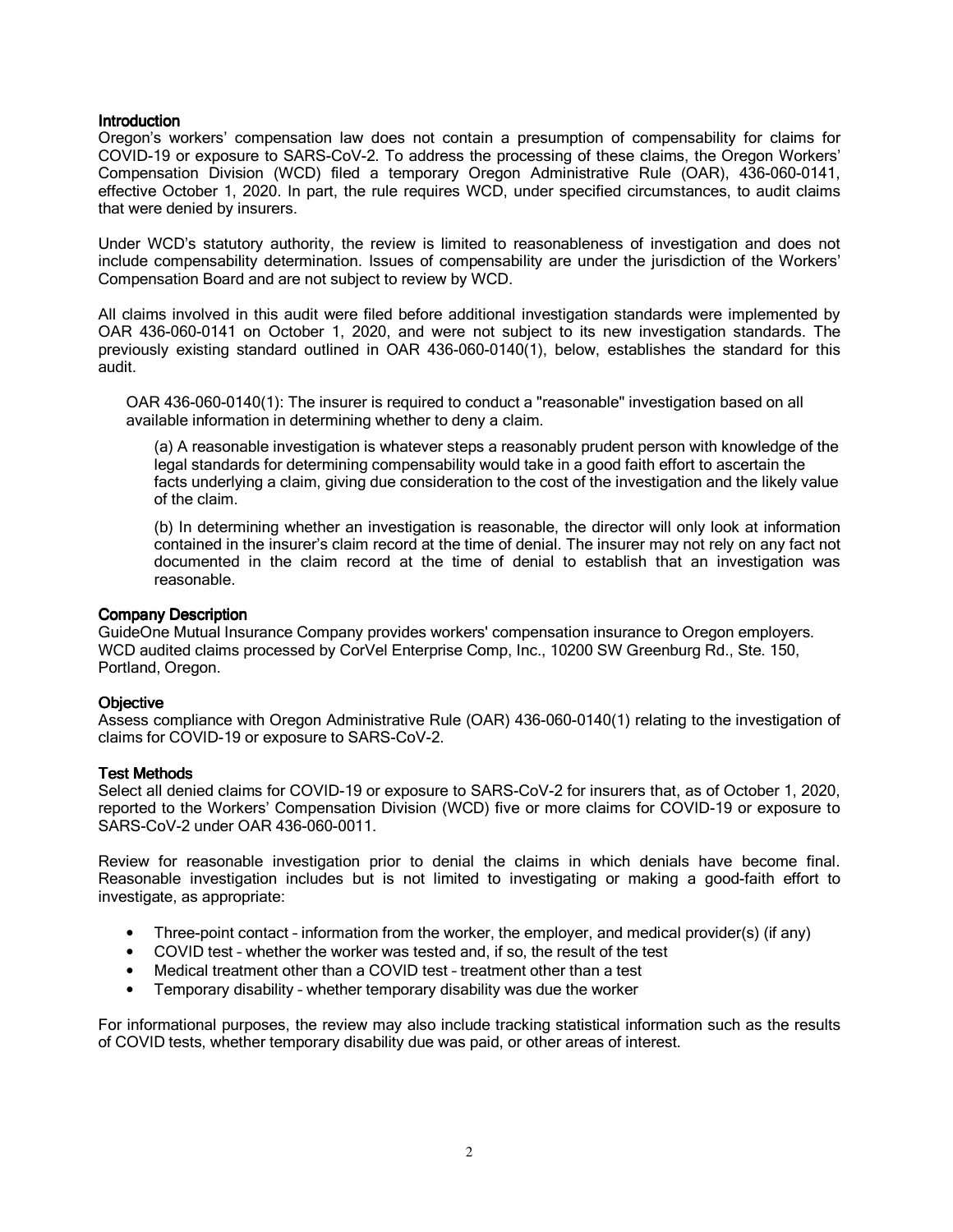Investigations in all claims reviewed must have been reasonable. WCD may assess civil penalties for claims in which a reasonable investigation was not conducted.

## **Findings**

The insurer conducted reasonable investigations in 24 of 24 claims reviewed. More specifically:

| Area of Review                      | <b>Claims</b><br>Audited | Reasonably<br>Investigated |
|-------------------------------------|--------------------------|----------------------------|
| <b>Three-point Contact</b>          | 24                       | 24                         |
| <b>COVID Test</b>                   | 24                       | 24                         |
| Medical Treatment other than a Test | 24                       | 24                         |
| <b>Temporary Disability</b>         | 24                       | 24                         |

## Explanation of Violations by Claim

No violations were found.

## Special Findings / Observations

Most claims appeared to have been initiated by the employer or by the medical provider who authorized testing for COVID, rather than by workers. Nonetheless, the claims processor investigated and processed the claims to a standard at or above that of industry norms for other claims. For example, the processor made extensive efforts in many claims to contact non-responsive workers and obtain their statements. Statements taken were quite thorough.

All workers were tested for COVID-19; twenty-three of the twenty-four workers tested negative and no presumptive diagnoses were found.

Temporary disability benefits were paid in all claims in which they were due.

Most claims were for workers from care facilities that had workers tested for COVID on a precautionary basis. All of these workers tested negative for COVID.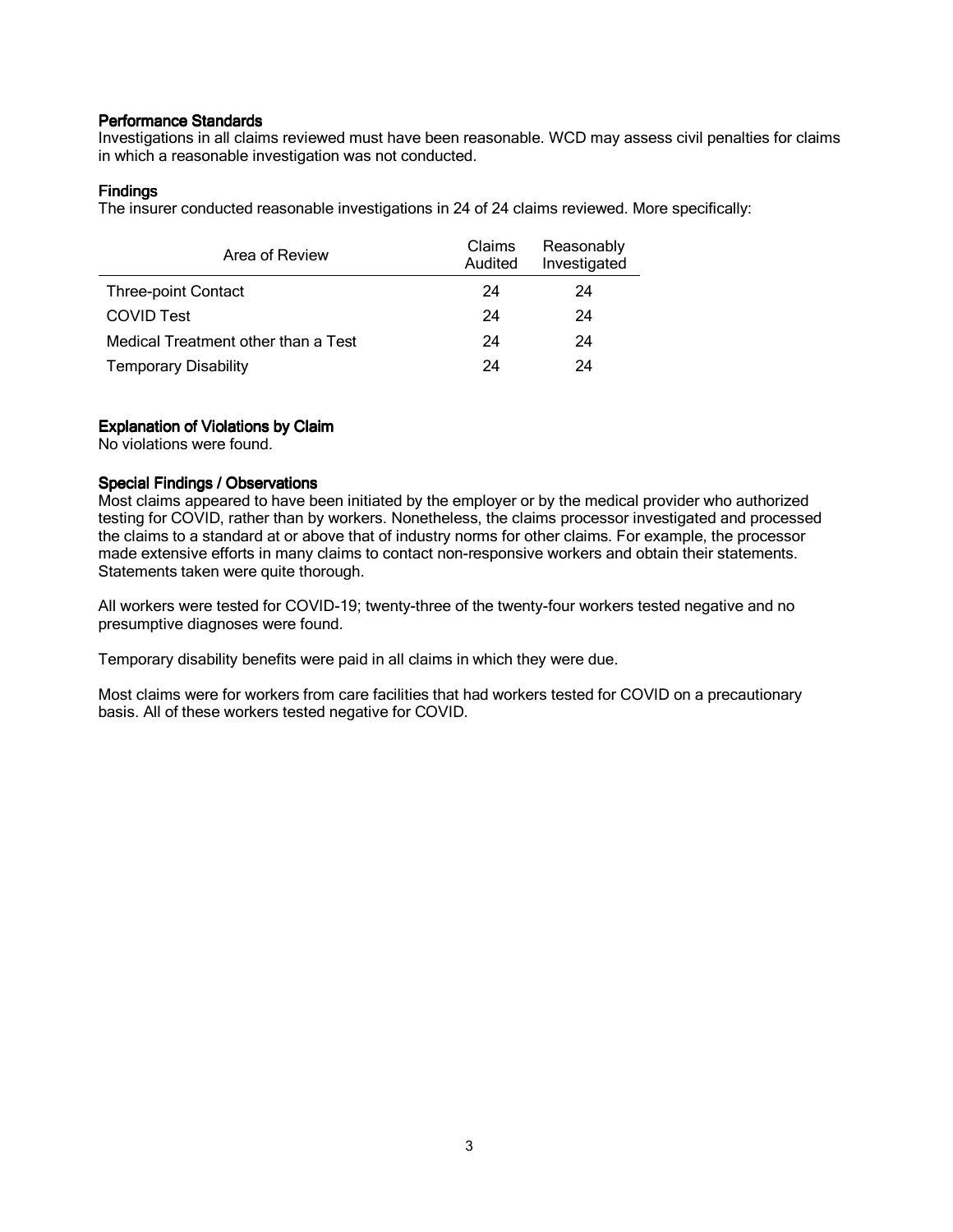# WORKERS' COMPENSATION DIVISION



# **COVID-19 Denied Claims Audit**

## **Final Report**

January 2021

## Insurer

Indemnity Insurance Company of North America

Service Companies

ESIS, Inc. Sedgwick Claims Management Services, Inc.

## Auditor(s)

Barbara Belcher Troy Painter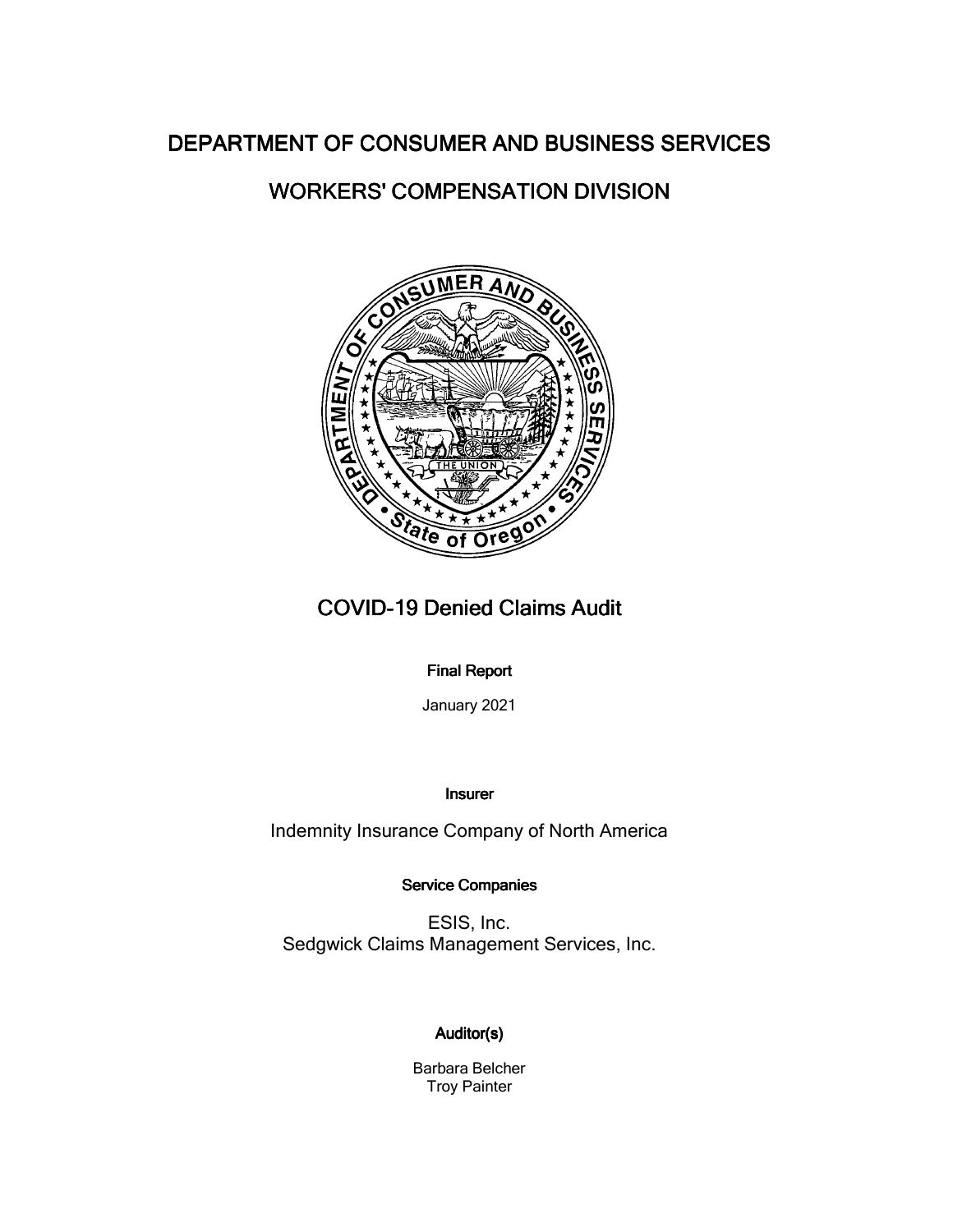Oregon's workers' compensation law does not contain a presumption of compensability for claims for COVID-19 or exposure to SARS-CoV-2. To address the processing of these claims, the Oregon Workers' Compensation Division (WCD) filed a temporary Oregon Administrative Rule (OAR), 436-060-0141, effective October 1, 2020. In part, the rule requires WCD, under specified circumstances, to audit claims that were denied by insurers.

Under WCD's statutory authority, the review is limited to reasonableness of investigation and does not include compensability determination. Issues of compensability are under the jurisdiction of the Workers' Compensation Board and are not subject to review by WCD.

All claims involved in this audit were filed before additional investigation standards were implemented by OAR 436-060-0141 on October 1, 2020, and were not subject to its new investigation standards. The previously existing standard outlined in OAR 436-060-0140(1), below, establishes the standard for this audit.

OAR 436-060-0140(1): The insurer is required to conduct a "reasonable" investigation based on all available information in determining whether to deny a claim.

(a) A reasonable investigation is whatever steps a reasonably prudent person with knowledge of the legal standards for determining compensability would take in a good faith effort to ascertain the facts underlying a claim, giving due consideration to the cost of the investigation and the likely value of the claim.

(b) In determining whether an investigation is reasonable, the director will only look at information contained in the insurer's claim record at the time of denial. The insurer may not rely on any fact not documented in the claim record at the time of denial to establish that an investigation was reasonable.

#### Company Description

Indemnity Insurance Company of North America provides workers' compensation insurance for Oregon employers. WCD audited claims processed by ESIS, Inc., 12909 SW 68th Parkway, Suite 450, Portland, Oregon and Sedgwick Claims Management Services, Inc., 825 NE Multnomah Street, Suite 1000, Portland, Oregon.

## **Objective**

Assess compliance with Oregon Administrative Rule (OAR) 436-060-0140(1) relating to the investigation of claims for COVID-19 or exposure to SARS-CoV-2.

#### **Test Methods**

Select all denied claims for COVID-19 or exposure to SARS-CoV-2 for insurers that, as of October 1, 2020, reported to the Workers' Compensation Division (WCD) five or more claims for COVID-19 or exposure to SARS-CoV-2 under OAR 436-060-0011.

Review for reasonable investigation prior to denial the claims in which denials have become final. Reasonable investigation includes but is not limited to investigating or making a good-faith effort to investigate, as appropriate:

- Three-point contact information from the worker, the employer, and medical provider(s) (if any)
- COVID test whether the worker was tested and, if so, the result of the test
- Medical treatment other than a COVID test treatment other than a test
- Temporary disability whether temporary disability was due the worker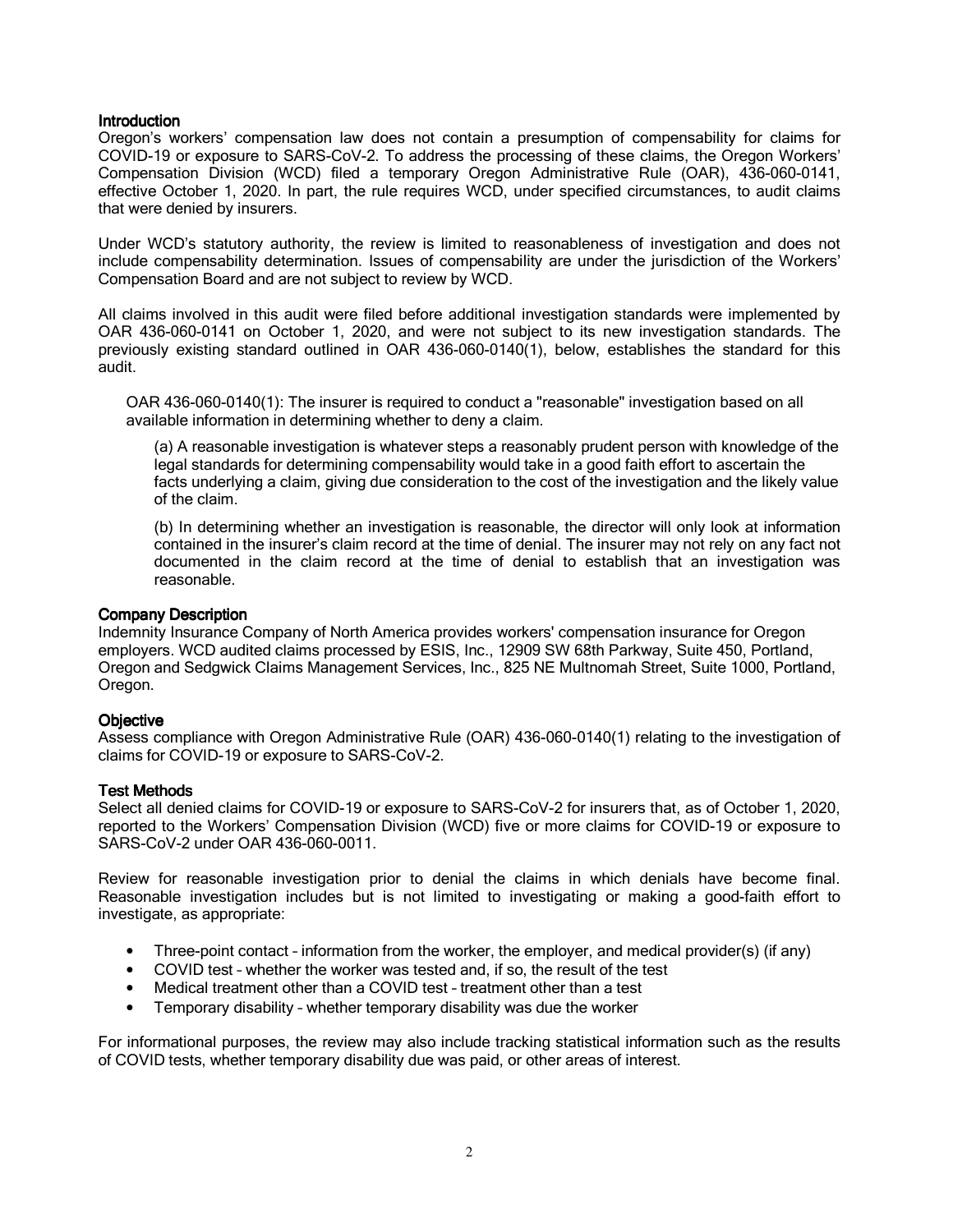Investigations in all claims reviewed must have been reasonable. WCD may assess civil penalties for claims in which a reasonable investigation was not conducted.

### ESIS, Inc. Findings

The insurer conducted reasonable investigations in 1 of 1 claims reviewed. More specifically:

| Area of Review                      | Claims<br>Audited | Reasonably<br>Investigated |
|-------------------------------------|-------------------|----------------------------|
| <b>Three-point Contact</b>          |                   |                            |
| <b>COVID Test</b>                   |                   |                            |
| Medical Treatment other than a Test |                   |                            |
| <b>Temporary Disability</b>         |                   |                            |

### Explanation of Violations by Claim

No violations were found.

### Special Findings / Observations

The worker tested positive for COVID-19 and exposure was traced to having lunch with a coworker who also tested positive. Claim was denial reason was "claimed injury or occupational disease did not occur in the curse and scope of employment or arise out of the course and scope of your employment." However, claim documentation indicates the reason for denying the claim was that the worker had no symptoms despite a positive test. This observation is not relevant to the investigation of the claim and is noted for informational purposes only.

Temporary disability was authorized but temporary disability benefits were not due or paid because the claim was denied within 14 days.

#### Sedgwick Claims Management Services, Inc. Findings

The insurer conducted reasonable investigations in 1 of 1 claims reviewed. More specifically:

| Area of Review                      | <b>Claims</b><br>Audited | Reasonably<br>Investigated |
|-------------------------------------|--------------------------|----------------------------|
| <b>Three-point Contact</b>          |                          |                            |
| <b>COVID Test</b>                   |                          |                            |
| Medical Treatment other than a Test |                          |                            |
| <b>Temporary Disability</b>         |                          |                            |

## Explanation of Violations by Claim

No violations were found.

#### Special Findings / Observations

The worker was tested for COVID-19; test result was negative. No presumptive diagnosis was found.

Temporary disability benefits were not due or paid.

Two additional denied claims were not eligible to be audited because the denials were not final at the time of review.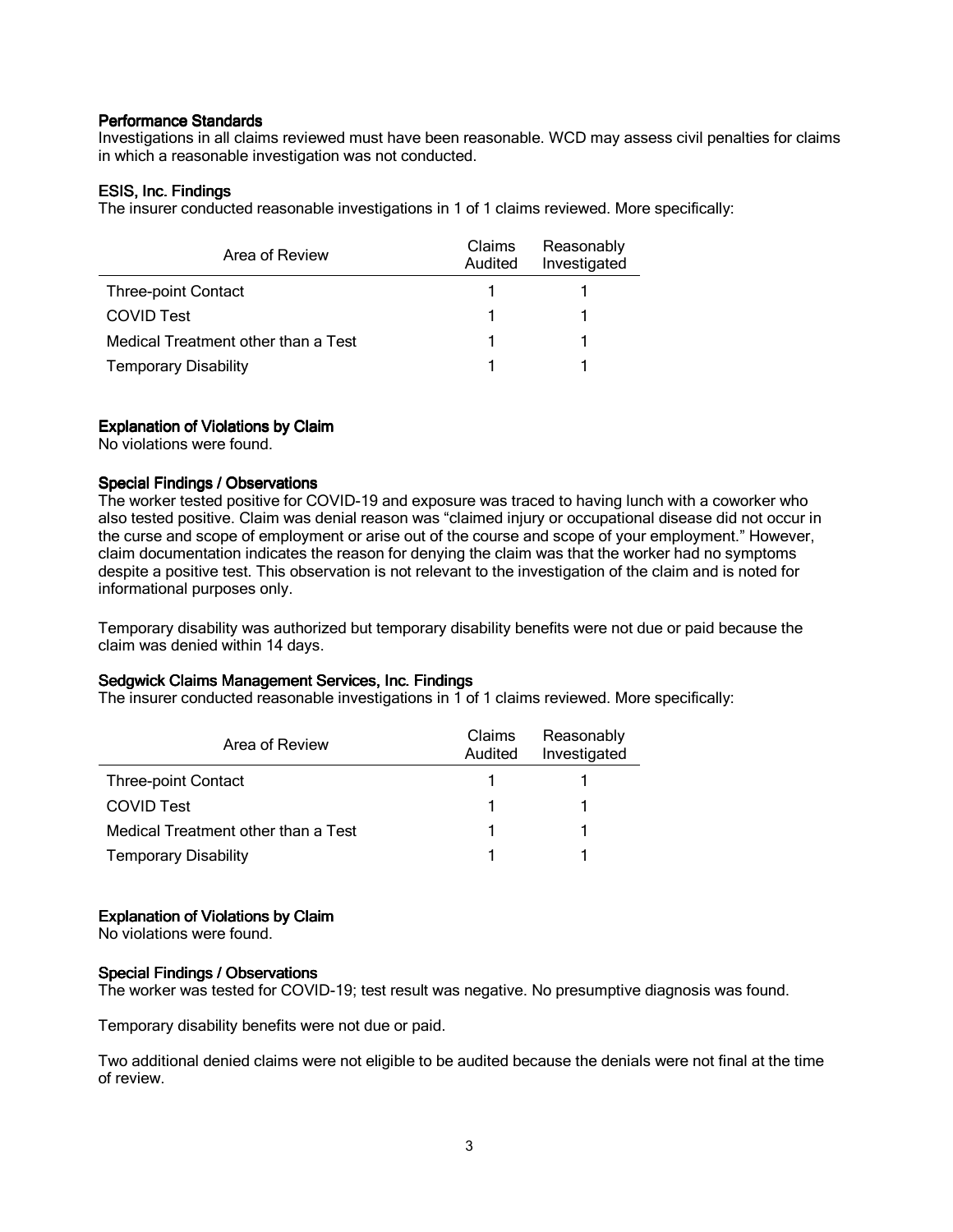# WORKERS' COMPENSATION DIVISION



# **COVID-19 Denied Claims Audit**

## **Final Report**

January 2021

## Insurer

Kaiser Foundation Health Plan of the Northwest

## Service Company

Sedgwick Claims Management Services, Inc.

# Auditor(s)

Troy Painter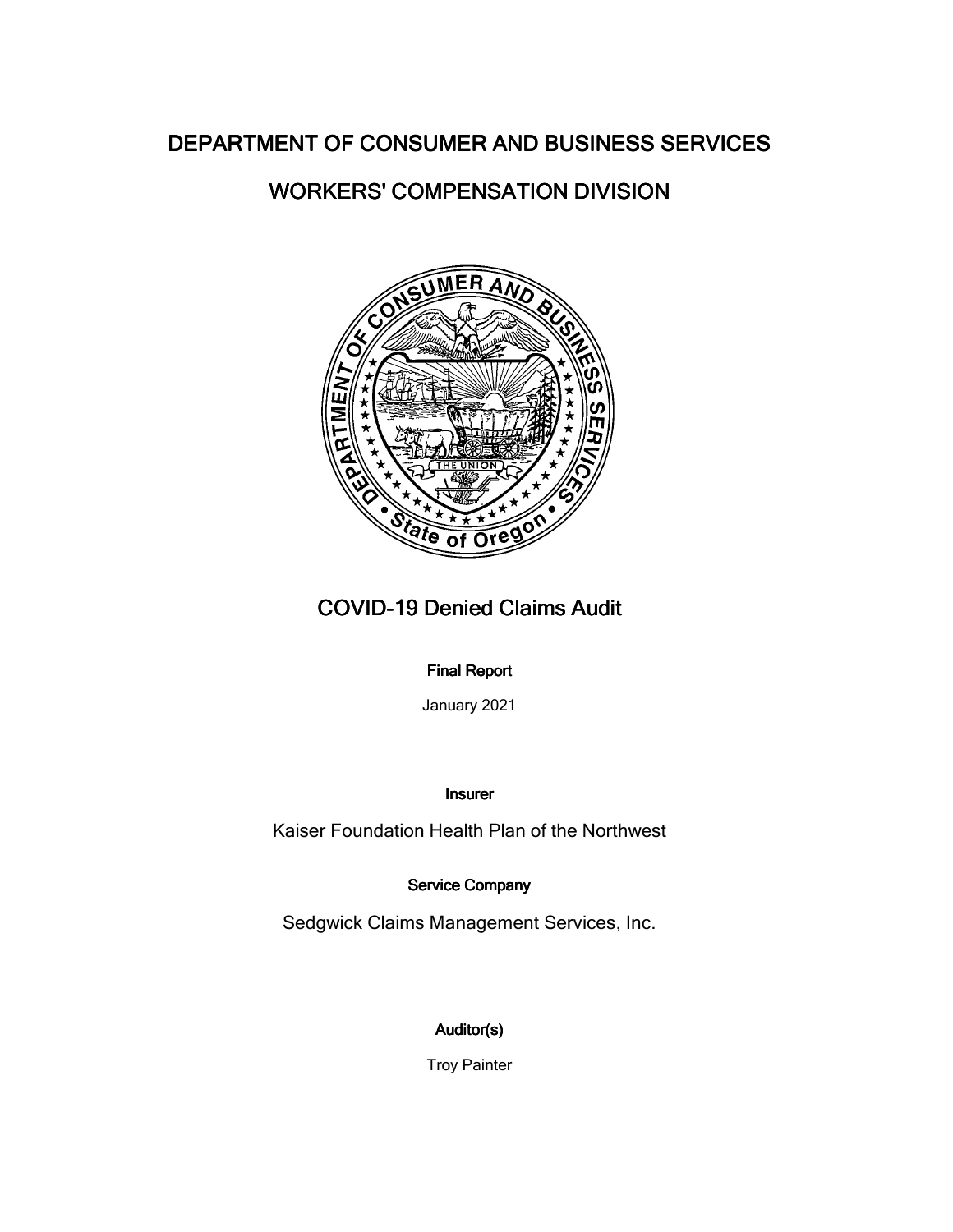Oregon's workers' compensation law does not contain a presumption of compensability for claims for COVID-19 or exposure to SARS-CoV-2. To address the processing of these claims, the Oregon Workers' Compensation Division (WCD) filed a temporary Oregon Administrative Rule (OAR), 436-060-0141, effective October 1, 2020. In part, the rule requires WCD, under specified circumstances, to audit claims that were denied by insurers.

Under WCD's statutory authority, the review is limited to reasonableness of investigation and does not include compensability determination. Issues of compensability are under the jurisdiction of the Workers' Compensation Board and are not subject to review by WCD.

All claims involved in this audit were filed before additional investigation standards were implemented by OAR 436-060-0141 on October 1, 2020, and were not subject to its new investigation standards. The previously existing standard outlined in OAR 436-060-0140(1), below, establishes the standard for this audit.

OAR 436-060-0140(1): The insurer is required to conduct a "reasonable" investigation based on all available information in determining whether to deny a claim.

(a) A reasonable investigation is whatever steps a reasonably prudent person with knowledge of the legal standards for determining compensability would take in a good faith effort to ascertain the facts underlying a claim, giving due consideration to the cost of the investigation and the likely value of the claim.

(b) In determining whether an investigation is reasonable, the director will only look at information contained in the insurer's claim record at the time of denial. The insurer may not rely on any fact not documented in the claim record at the time of denial to establish that an investigation was reasonable.

#### Company Description

Kaiser Foundation Health Plan of the Northwest is a self-insured employer that provides workers' compensation insurance coverage to its Oregon employees. WCD audited claims processed by Sedgwick Claims Management Services, Inc., 825 NE Multnomah St., Suite 1000, Portland, Oregon.

## **Objective**

Assess compliance with Oregon Administrative Rule (OAR) 436-060-0140(1) relating to the investigation of claims for COVID-19 or exposure to SARS-CoV-2.

#### **Test Methods**

Select all denied claims for COVID-19 or exposure to SARS-CoV-2 for insurers that, as of October 1, 2020, reported to the Workers' Compensation Division (WCD) five or more claims for COVID-19 or exposure to SARS-CoV-2 under OAR 436-060-0011.

Review for reasonable investigation prior to denial the claims in which denials have become final. Reasonable investigation includes but is not limited to investigating or making a good-faith effort to investigate, as appropriate:

- Three-point contact information from the worker, the employer, and medical provider(s) (if any)
- COVID test whether the worker was tested and, if so, the result of the test
- Medical treatment other than a COVID test treatment other than a test
- Temporary disability whether temporary disability was due the worker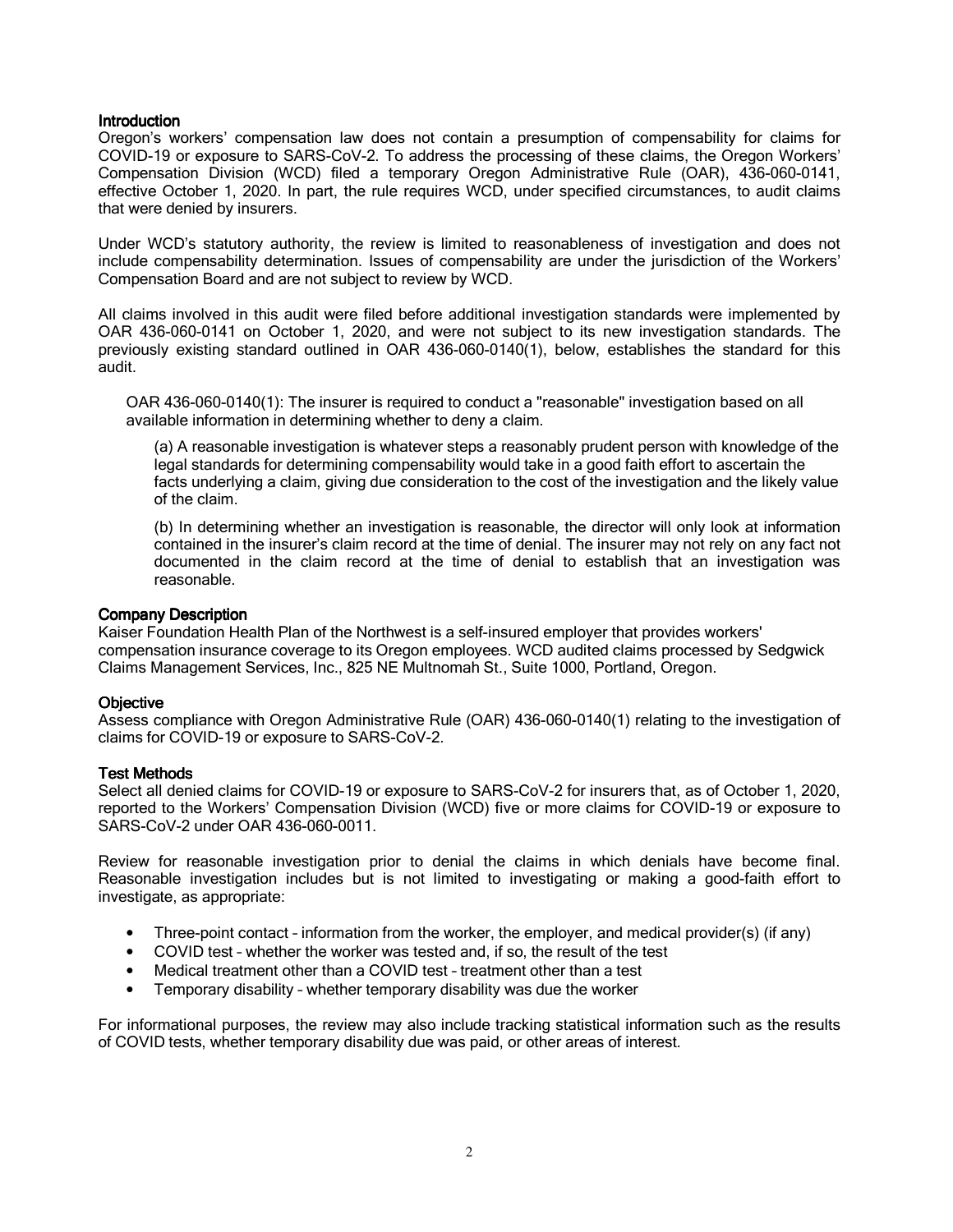Investigations in all claims reviewed must have been reasonable. WCD may assess civil penalties for claims in which a reasonable investigation was not conducted.

## **Findings**

The insurer conducted reasonable investigations in 4 of 4 claims reviewed. More specifically:

| Area of Review                      | Claims<br>Audited | Reasonably<br>Investigated |
|-------------------------------------|-------------------|----------------------------|
| <b>Three-point Contact</b>          | 4                 |                            |
| <b>COVID Test</b>                   | 4                 |                            |
| Medical Treatment other than a Test | 4                 |                            |
| <b>Temporary Disability</b>         | 4                 |                            |

## Explanation of Violations by Claim

No violations were found.

## Special Findings / Observations

In one claim, #2020040000516, wage continuation paid by the self-insured employer appeared to extend long enough for the claim to be classified as disabling under OAR 436-060-0025(2). The insurer reported the claim to WCD as non-disabling. This finding is not relevant to the investigation of the claim and is noted for informational purposes only.

All four workers were tested for COVID-19; all test results were negative and no presumptive diagnoses were found.

Temporary disability benefits were not due or paid in any claims.

The claims processor paid related medical bills received.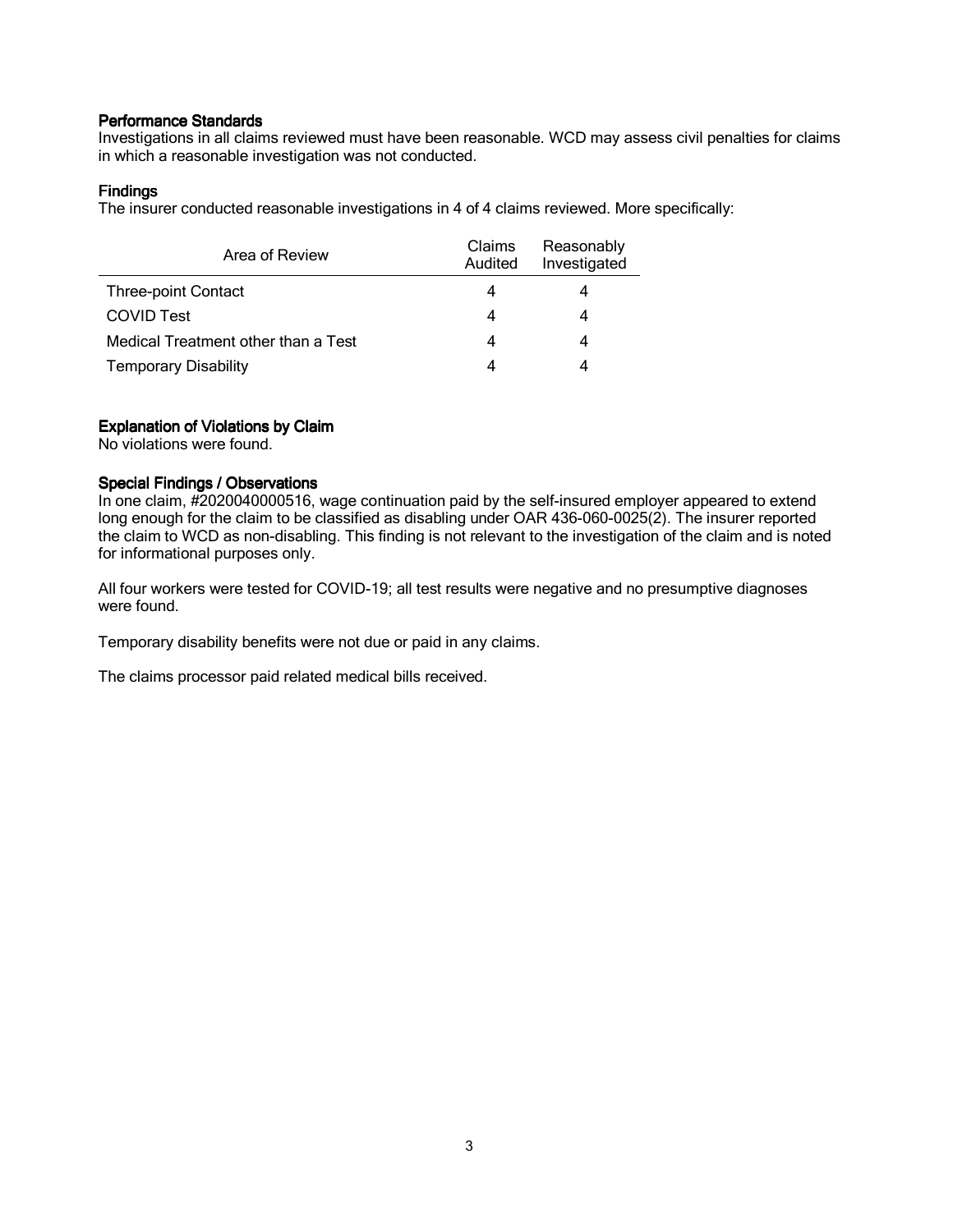# WORKERS' COMPENSATION DIVISION



# COVID-19 Denied Claims Audit

## **Final Report**

January 2021

Insurer

LM Insurance Corporation

## Auditor(s)

Barbara Belcher Troy Painter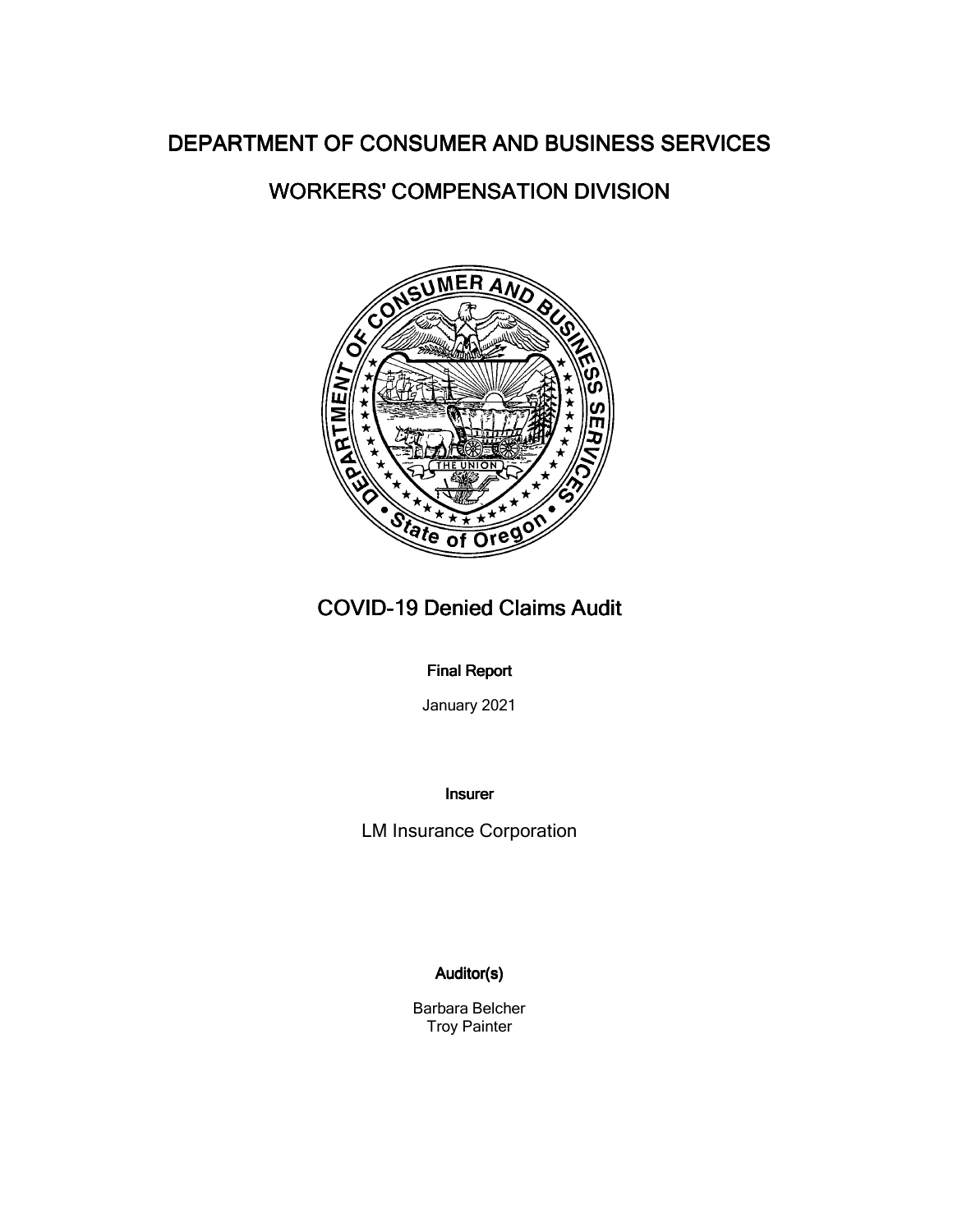Oregon's workers' compensation law does not contain a presumption of compensability for claims for COVID-19 or exposure to SARS-CoV-2. To address the processing of these claims, the Oregon Workers' Compensation Division (WCD) filed a temporary Oregon Administrative Rule (OAR), 436-060-0141, effective October 1, 2020. In part, the rule requires WCD, under specified circumstances, to audit claims that were denied by insurers.

Under WCD's statutory authority, the review is limited to reasonableness of investigation and does not include compensability determination. Issues of compensability are under the jurisdiction of the Workers' Compensation Board and are not subject to review by WCD.

All claims involved in this audit were filed before additional investigation standards were implemented by OAR 436-060-0141 on October 1, 2020, and were not subject to its new investigation standards. The previously existing standard outlined in OAR 436-060-0140(1), below, establishes the standard for this audit.

OAR 436-060-0140(1): The insurer is required to conduct a "reasonable" investigation based on all available information in determining whether to deny a claim.

(a) A reasonable investigation is whatever steps a reasonably prudent person with knowledge of the legal standards for determining compensability would take in a good faith effort to ascertain the facts underlying a claim, giving due consideration to the cost of the investigation and the likely value of the claim.

(b) In determining whether an investigation is reasonable, the director will only look at information contained in the insurer's claim record at the time of denial. The insurer may not rely on any fact not documented in the claim record at the time of denial to establish that an investigation was reasonable.

#### **Company Description**

LM Insurance Corporation provides workers' compensation insurance to Oregon employers. WCD audited claims processed by Liberty Mutual Group, 650 NE Holladay Street, Portland, Oregon.

#### **Objective**

Assess compliance with Oregon Administrative Rule (OAR) 436-060-0140(1) relating to the investigation of claims for COVID-19 or exposure to SARS-CoV-2.

## **Test Methods**

Select all denied claims for COVID-19 or exposure to SARS-CoV-2 for insurers that, as of October 1, 2020, reported to the Workers' Compensation Division (WCD) five or more claims for COVID-19 or exposure to SARS-CoV-2 under OAR 436-060-0011.

Review for reasonable investigation prior to denial the claims in which denials have become final. Reasonable investigation includes but is not limited to investigating or making a good-faith effort to investigate, as appropriate:

- Three-point contact information from the worker, the employer, and medical provider(s) (if any)
- COVID test whether the worker was tested and, if so, the result of the test
- Medical treatment other than a COVID test treatment other than a test
- Temporary disability whether temporary disability was due the worker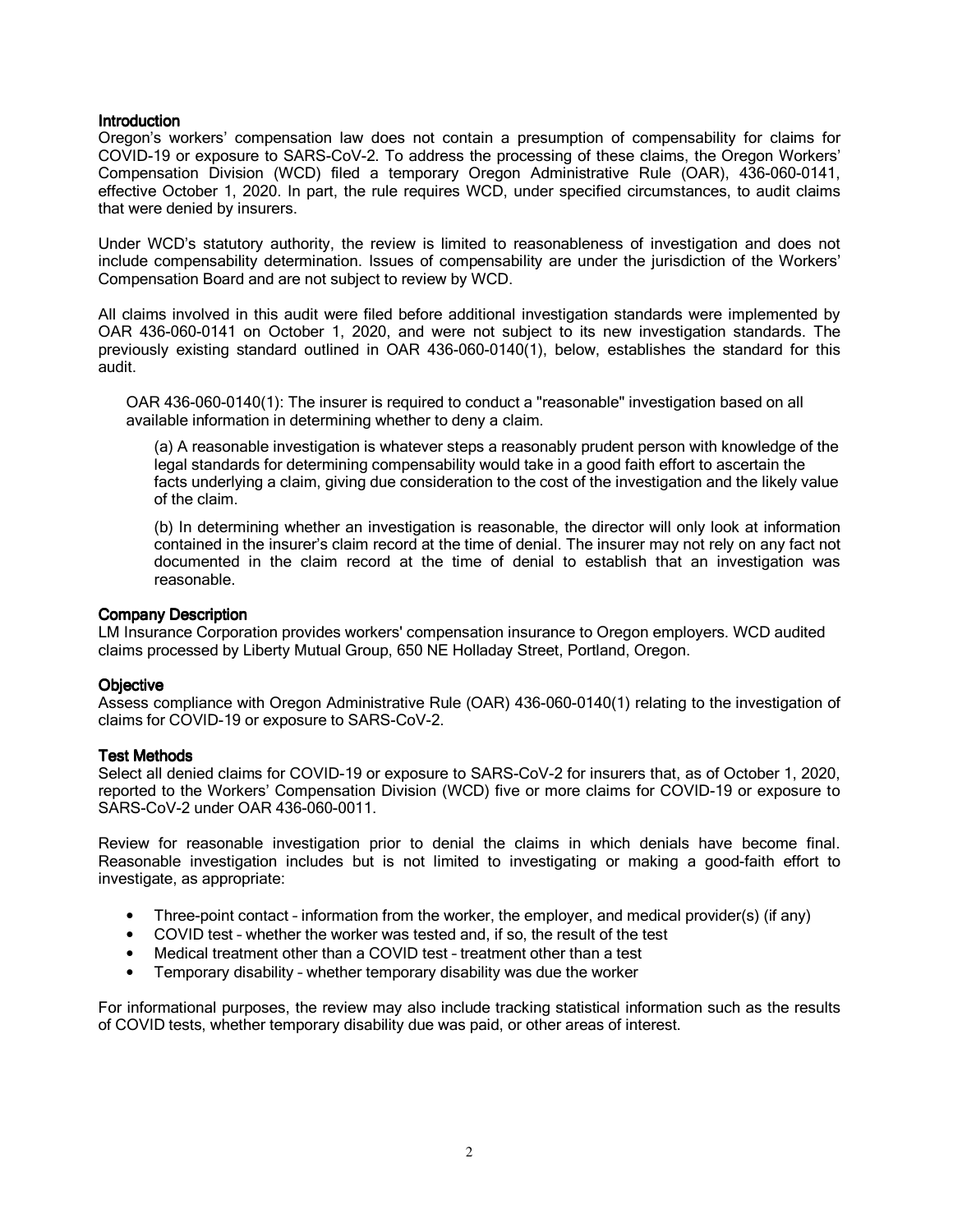Investigations in all claims reviewed must have been reasonable. WCD may assess civil penalties for claims in which a reasonable investigation was not conducted.

## **Findings**

The insurer conducted reasonable investigations in 24 of 24 claims reviewed. More specifically:

| Area of Review                      | <b>Claims</b><br>Audited | Reasonably<br>Investigated |
|-------------------------------------|--------------------------|----------------------------|
| <b>Three-point Contact</b>          | 24                       | 24                         |
| <b>COVID Test</b>                   | 24                       | 24                         |
| Medical Treatment other than a Test | 24                       | 24                         |
| <b>Temporary Disability</b>         | 24                       | 24                         |

## Explanation of Violations by Claim

No violations were found.

## Special Findings / Observations

Most claims appeared to have been initiated by the employer or by the medical provider who authorized testing for COVID, rather than by workers. Nonetheless, the claims processor investigated and processed the claims to a standard at or above that of industry norms for other claims.

Eighteen of the twenty-four workers were tested for COVID-19. Thirteen workers tested positive, four tested negative, and one result was unknown. No presumptive diagnoses were found.

Temporary disability benefits were not due or paid in 22 of the 24 claims. In the other two claims, WC608- D42991 and WC608-D42990, the workers did not lose wages because the insured employer continued paying wages. This finding is not relevant to the investigation of the claim but is included for informational purposes.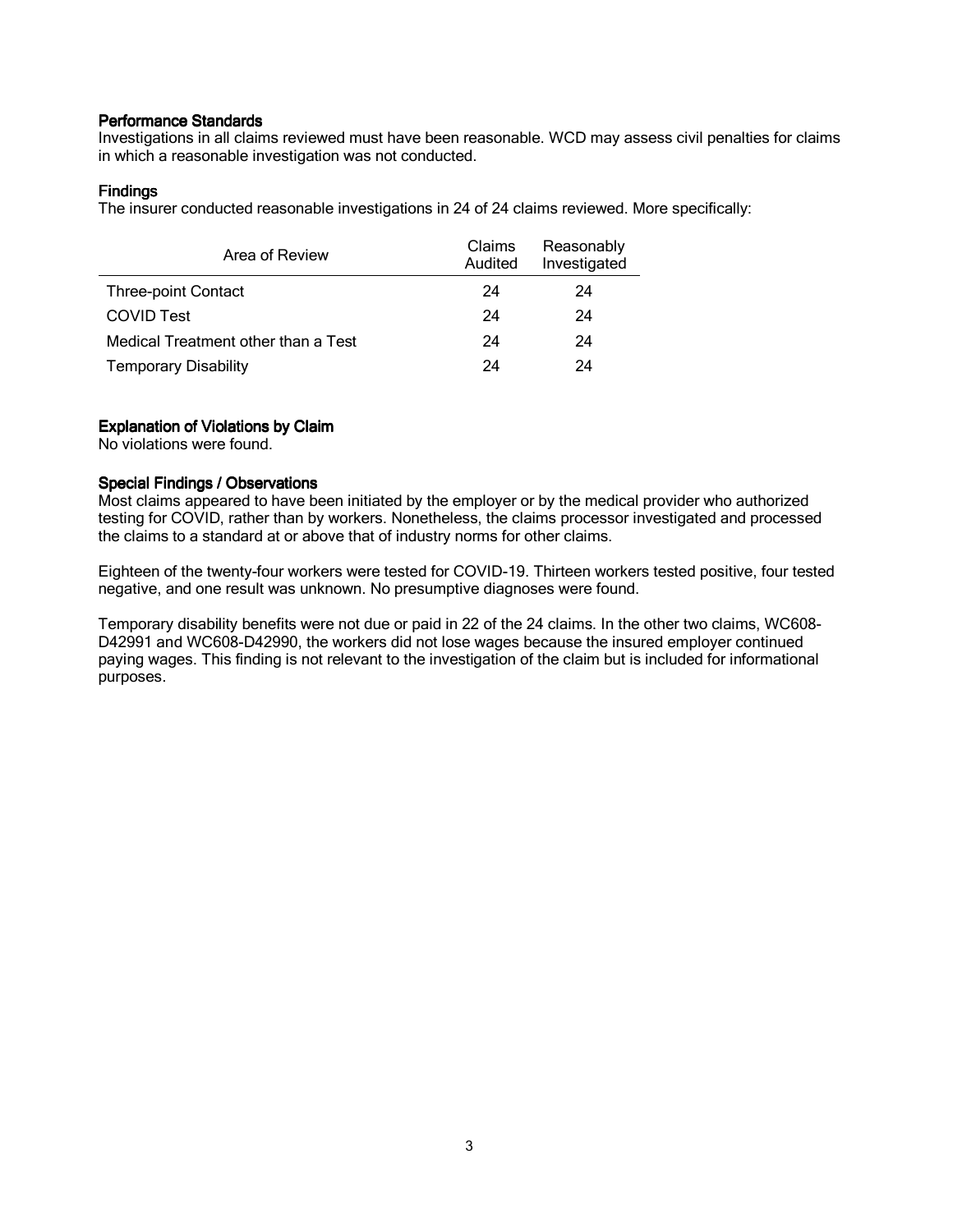# WORKERS' COMPENSATION DIVISION



# COVID-19 Denied Claims Audit

## **Final Report**

January 2021

Insurer

New Hampshire Insurance Company

Service Company

AIG Claims, Inc. Helmsman Management Services

## Auditor(s)

Barbara Belcher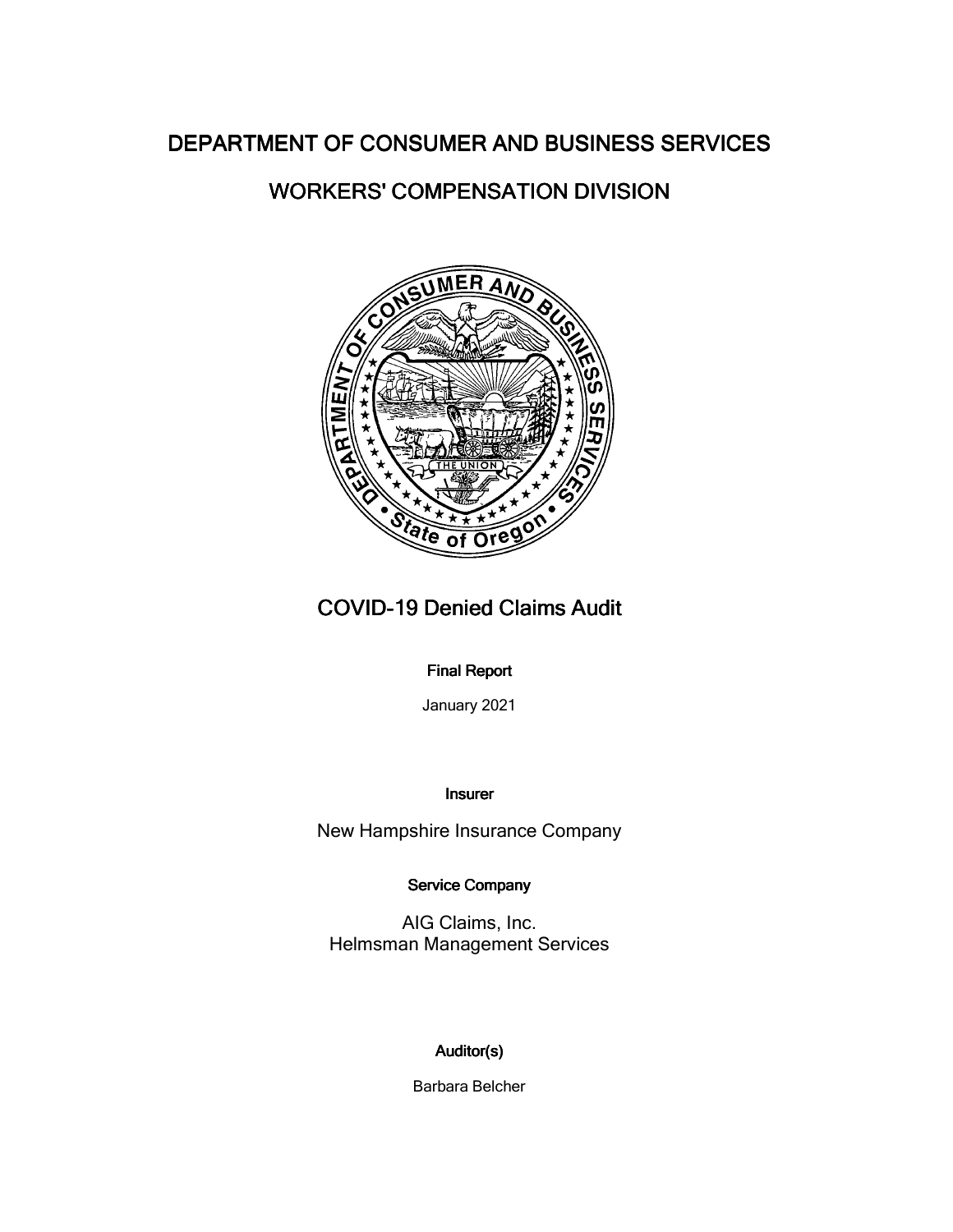Oregon's workers' compensation law does not contain a presumption of compensability for claims for COVID-19 or exposure to SARS-CoV-2. To address the processing of these claims, the Oregon Workers' Compensation Division (WCD) filed a temporary Oregon Administrative Rule (OAR), 436-060-0141, effective October 1, 2020. In part, the rule requires WCD, under specified circumstances, to audit claims that were denied by insurers.

Under WCD's statutory authority, the review is limited to reasonableness of investigation and does not include compensability determination. Issues of compensability are under the jurisdiction of the Workers' Compensation Board and are not subject to review by WCD.

All claims involved in this audit were filed before additional investigation standards were implemented by OAR 436-060-0141 on October 1, 2020, and were not subject to its new investigation standards. The previously existing standard outlined in OAR 436-060-0140(1), below, establishes the standard for this audit.

OAR 436-060-0140(1): The insurer is required to conduct a "reasonable" investigation based on all available information in determining whether to deny a claim.

(a) A reasonable investigation is whatever steps a reasonably prudent person with knowledge of the legal standards for determining compensability would take in a good faith effort to ascertain the facts underlying a claim, giving due consideration to the cost of the investigation and the likely value of the claim.

(b) In determining whether an investigation is reasonable, the director will only look at information contained in the insurer's claim record at the time of denial. The insurer may not rely on any fact not documented in the claim record at the time of denial to establish that an investigation was reasonable.

#### Company Description

New Hampshire Insurance Company provides workers' compensation insurance for Oregon employers. WCD audited claims processed by AIG Claims, Inc., 222 SW Columbia Street, Suite 700, Portland, Oregon and Helmsman Management Services, LLC, 650 NE Holladay Street, Portland, Oregon.

## **Objective**

Assess compliance with Oregon Administrative Rule (OAR) 436-060-0140(1) relating to the investigation of claims for COVID-19 or exposure to SARS-CoV-2.

#### **Test Methods**

Select all denied claims for COVID-19 or exposure to SARS-CoV-2 for insurers that, as of October 1, 2020, reported to the Workers' Compensation Division (WCD) five or more claims for COVID-19 or exposure to SARS-CoV-2 under OAR 436-060-0011.

Review for reasonable investigation prior to denial the claims in which denials have become final. Reasonable investigation includes but is not limited to investigating or making a good-faith effort to investigate, as appropriate:

- Three-point contact information from the worker, the employer, and medical provider(s) (if any)
- COVID test whether the worker was tested and, if so, the result of the test
- Medical treatment other than a COVID test treatment other than a test
- Temporary disability whether temporary disability was due the worker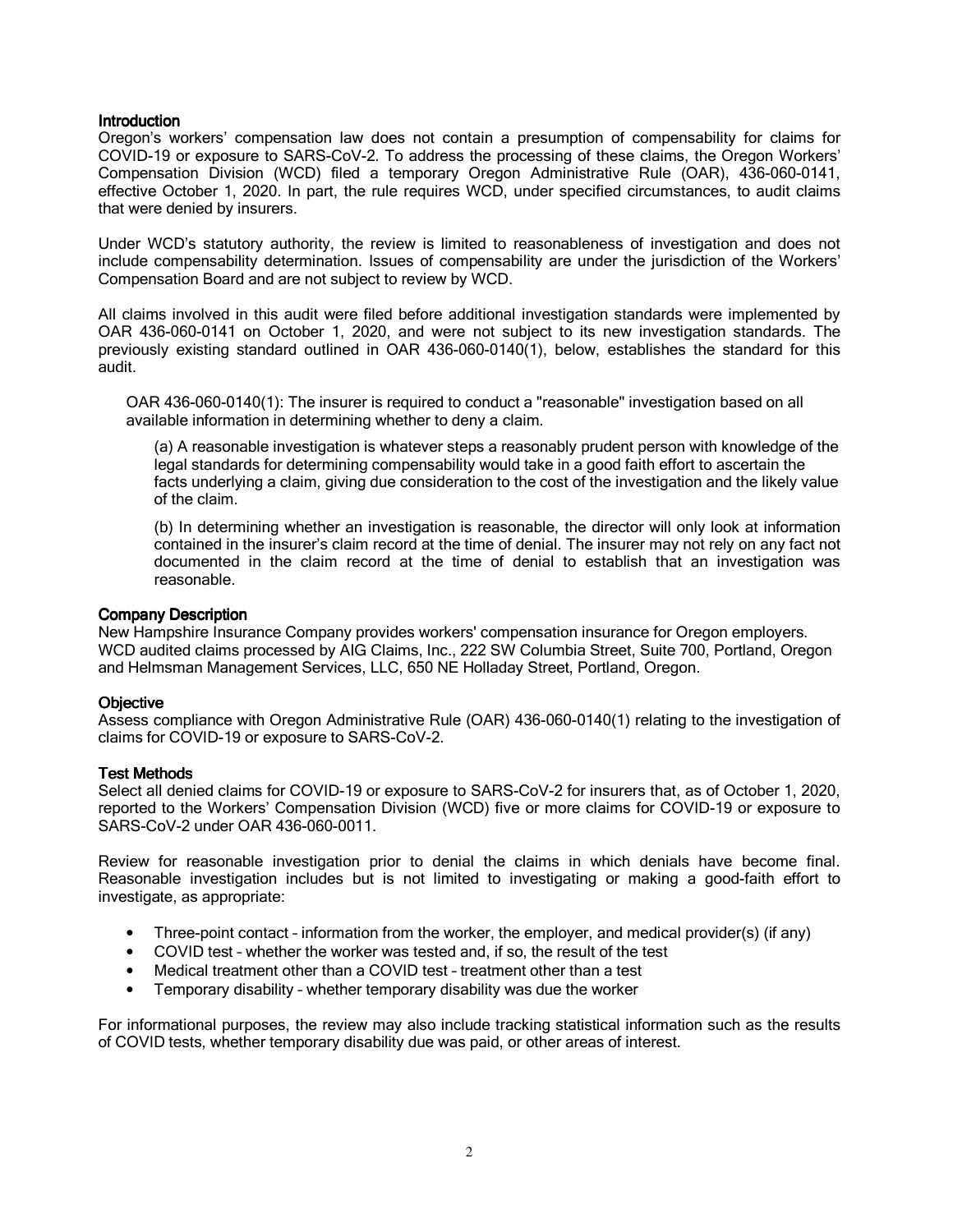Investigations in all claims reviewed must have been reasonable. WCD may assess civil penalties for claims in which a reasonable investigation was not conducted.

## AIG Claims, Inc. Findings

The insurer conducted reasonable investigations in 1 of 1 claims reviewed. More specifically:

| Area of Review                      | <b>Claims</b><br>Audited | Reasonably<br>Investigated |
|-------------------------------------|--------------------------|----------------------------|
| <b>Three-point Contact</b>          |                          |                            |
| <b>COVID Test</b>                   |                          |                            |
| Medical Treatment other than a Test |                          |                            |
| <b>Temporary Disability</b>         |                          |                            |

### Explanation of Violations by Claim

No violations were found.

### Special Findings / Observations

The claim was filed for possible exposure and the worker was tested for COVID-19; test result was negative.

Temporary disability benefits were not due or paid.

The medical bills were paid through the employer's medical insurance.

### Helmsman Management Services, LLC Findings

The insurer conducted reasonable investigations in 2 of 2 claims reviewed. More specifically:

| Area of Review                      | Claims<br>Audited | Reasonably<br>Investigated |
|-------------------------------------|-------------------|----------------------------|
| <b>Three-point Contact</b>          |                   |                            |
| <b>COVID Test</b>                   | 2                 | 2                          |
| Medical Treatment other than a Test | 2                 | 2                          |
| <b>Temporary Disability</b>         |                   | າ                          |

#### Explanation of Violations by Claim

No violations were found.

### Special Findings / Observations

Both workers were tested for COVID-19; one worker tested positive, the other tested negative. No presumptive diagnoses were found.

Temporary disability benefits were not due or paid in any claims because the workers had not lost any wages.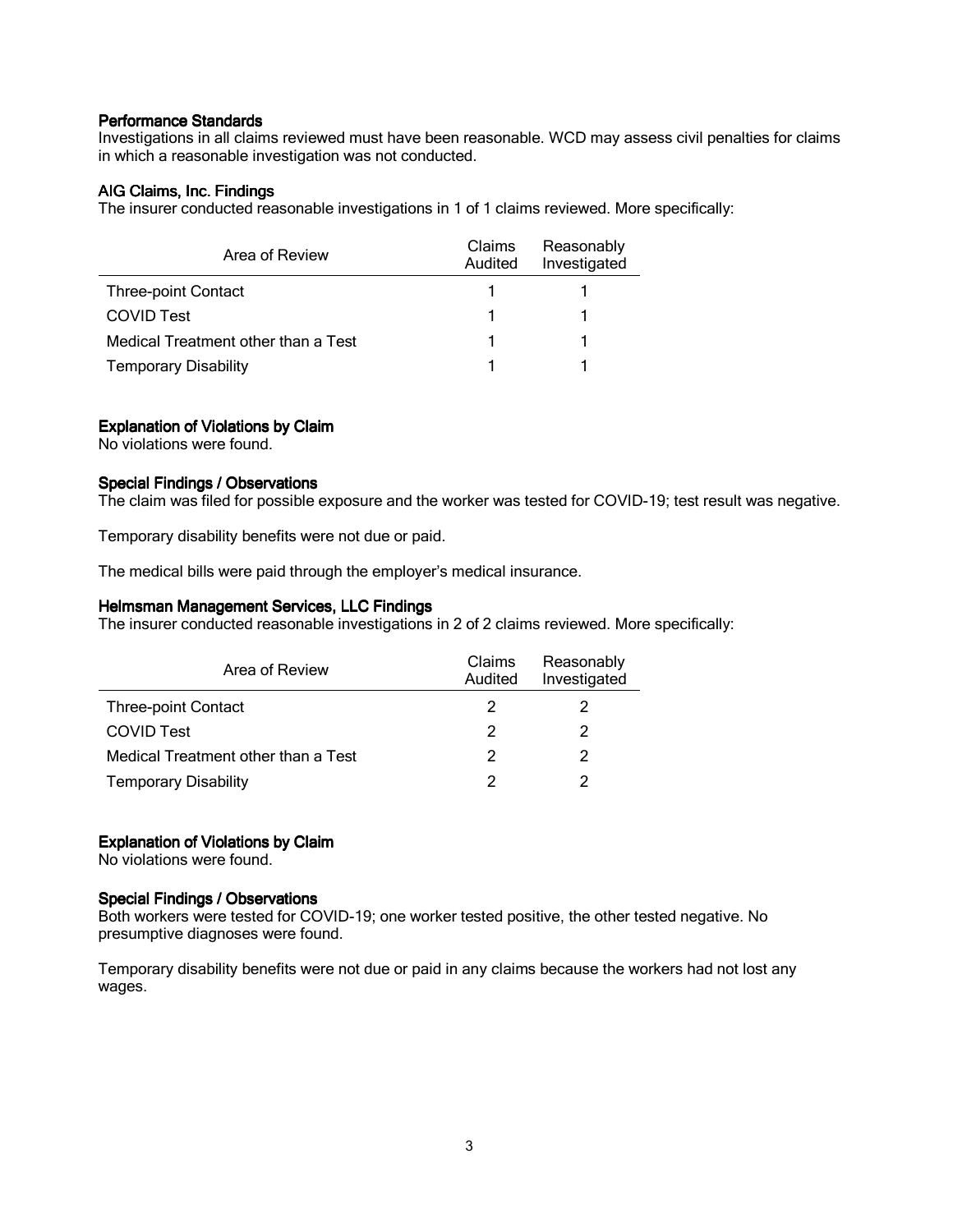# WORKERS' COMPENSATION DIVISION



# COVID-19 Denied Claims Audit

## **Final Report**

January 2021

Insurer

Providence Health & Services - Oregon

Service Company

Sedgwick Claims Management Services, Inc.

# Auditor(s)

Troy Painter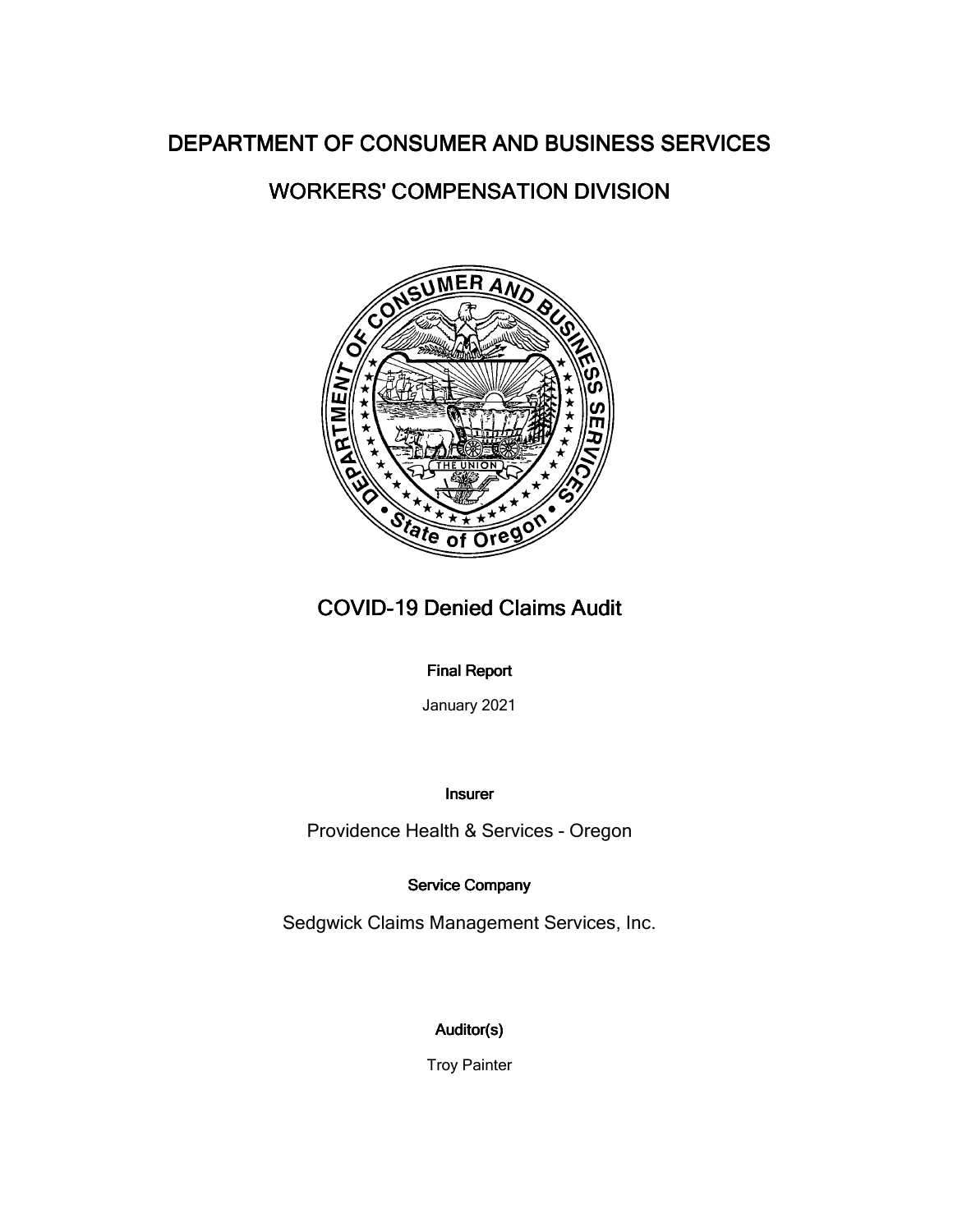Oregon's workers' compensation law does not contain a presumption of compensability for claims for COVID-19 or exposure to SARS-CoV-2. To address the processing of these claims, the Oregon Workers' Compensation Division (WCD) filed a temporary Oregon Administrative Rule (OAR), 436-060-0141, effective October 1, 2020. In part, the rule requires WCD, under specified circumstances, to audit claims that were denied by insurers.

Under WCD's statutory authority, the review is limited to reasonableness of investigation and does not include compensability determination. Issues of compensability are under the jurisdiction of the Workers' Compensation Board and are not subject to review by WCD.

All claims involved in this audit were filed before additional investigation standards were implemented by OAR 436-060-0141 on October 1, 2020, and were not subject to its new investigation standards. The previously existing standard outlined in OAR 436-060-0140(1), below, establishes the standard for this audit.

OAR 436-060-0140(1): The insurer is required to conduct a "reasonable" investigation based on all available information in determining whether to deny a claim.

(a) A reasonable investigation is whatever steps a reasonably prudent person with knowledge of the legal standards for determining compensability would take in a good faith effort to ascertain the facts underlying a claim, giving due consideration to the cost of the investigation and the likely value of the claim.

(b) In determining whether an investigation is reasonable, the director will only look at information contained in the insurer's claim record at the time of denial. The insurer may not rely on any fact not documented in the claim record at the time of denial to establish that an investigation was reasonable.

#### Company Description

Providence Health & Services - Oregon is a self-insured employer that provides workers' compensation insurance coverage to its Oregon employees. WCD audited claims processed by Sedgwick Claims Management Services, Inc., 825 NE Multnomah St., Suite 1000, Portland, Oregon.

## **Objective**

Assess compliance with Oregon Administrative Rule (OAR) 436-060-0140(1) relating to the investigation of claims for COVID-19 or exposure to SARS-CoV-2.

#### **Test Methods**

Select all denied claims for COVID-19 or exposure to SARS-CoV-2 for insurers that, as of October 1, 2020, reported to the Workers' Compensation Division (WCD) five or more claims for COVID-19 or exposure to SARS-CoV-2 under OAR 436-060-0011.

Review for reasonable investigation prior to denial the claims in which denials have become final. Reasonable investigation includes but is not limited to investigating or making a good-faith effort to investigate, as appropriate:

- Three-point contact information from the worker, the employer, and medical provider(s) (if any)
- COVID test whether the worker was tested and, if so, the result of the test
- Medical treatment other than a COVID test treatment other than a test
- Temporary disability whether temporary disability was due the worker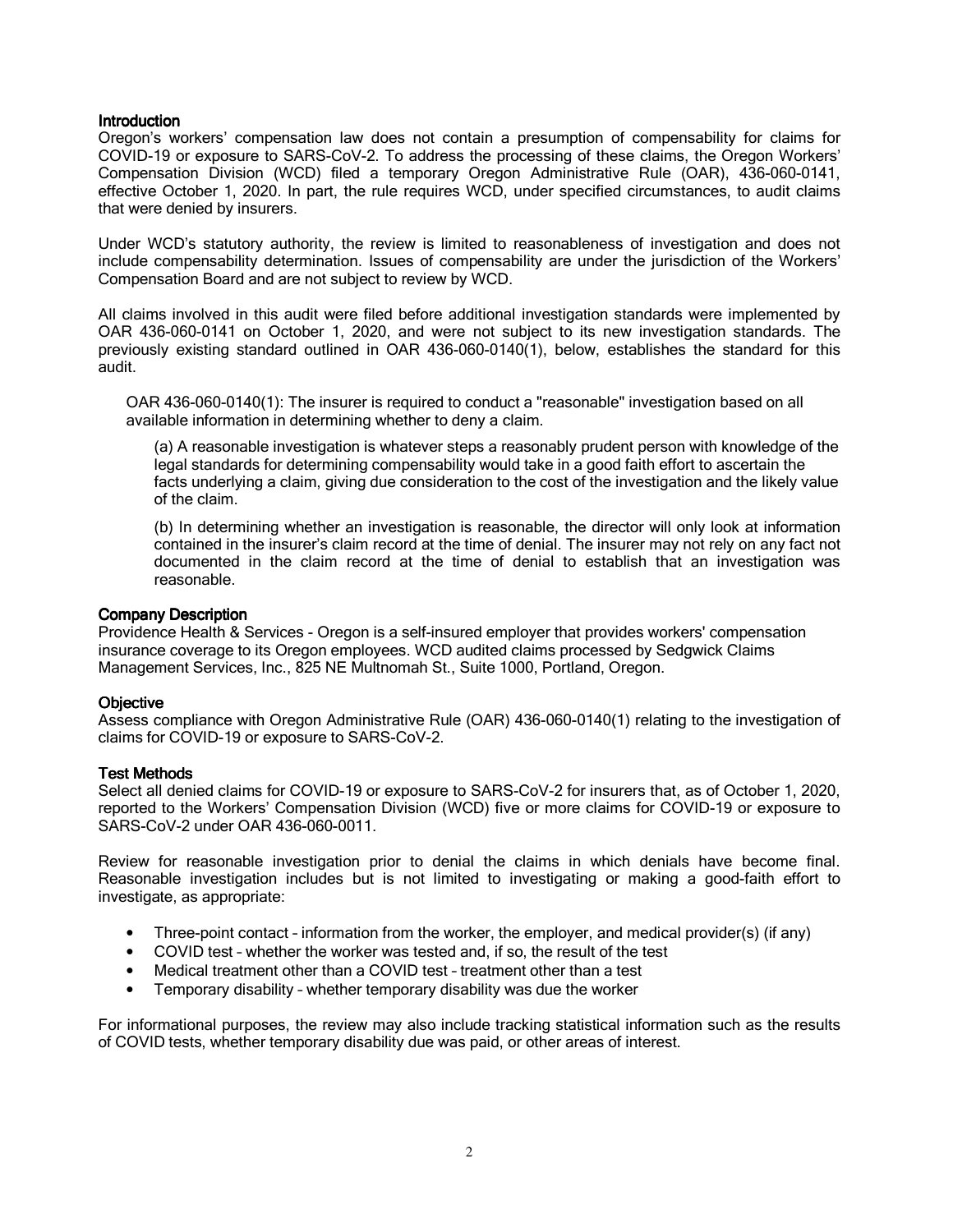Investigations in all claims reviewed must have been reasonable. WCD may assess civil penalties for claims in which a reasonable investigation was not conducted.

## **Findings**

The insurer conducted reasonable investigations in 50 of 50 claims reviewed. More specifically:

| Area of Review                      | Claims<br>Audited | Reasonably<br>Investigated |
|-------------------------------------|-------------------|----------------------------|
| <b>Three-point Contact</b>          | 50                | 50                         |
| <b>COVID Test</b>                   | 50                | 50                         |
| Medical Treatment other than a Test | 50                | 50                         |
| <b>Temporary Disability</b>         | 50                | 50                         |

## Explanation of Violations by Claim

No violations were found.

## Special Findings / Observations

In one claim, #202003245450001, wage continuation paid by the self-insured employer appeared to extend long enough – more than a week – for the claim to be classified as disabling under OAR 436-060-0025(2). The insurer reported the claim to WCD as non-disabling. This finding is not relevant to the investigation of the claim and is noted for informational purposes only.

Most claims appeared to have been initiated by the employer or by the medical provider who authorized testing for COVID, rather than by workers. Nonetheless, the claims processor investigated and processed the claims to a standard at or above that of industry norms for other claims. For example, in some claims the processor waited days or weeks after a worker tested negative for COVID to see if symptoms developed before denying the claim. The processor also made extensive efforts to contact non-responsive workers and obtain their statements. Statements taken were thorough, particularly for non-disabling claims.

Forty-three of the fifty workers were tested for COVID-19; all test results were negative and no presumptive diagnoses were found.

Temporary disability benefits were not due or paid in any claims because the self-insured employer continued paying wages.

The claims processor paid related medical bills received, regardless of claim denial, for testing, office visits or telehealth exams to prescribe tests, etc. The processor actively informed workers to forward any bills to the processor for payment.

Twenty-seven additional denied claims were not eligible to be audited because the denials were not final at the time of review.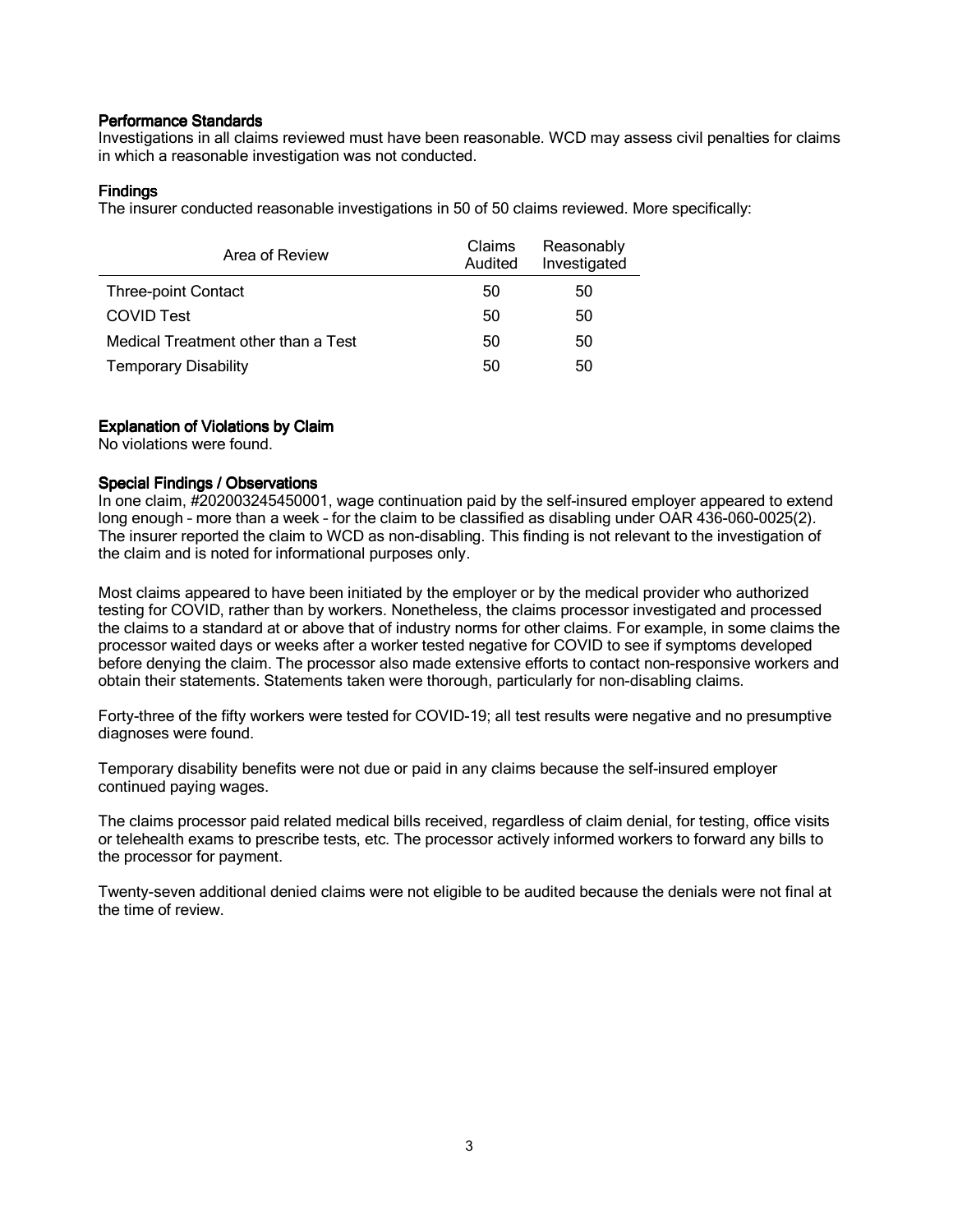# WORKERS' COMPENSATION DIVISION



# COVID-19 Denied Claims Audit

## **Final Report**

January 2021

Insurer

SAIF Corporation

## Auditor(s)

Barbara Belcher Troy Painter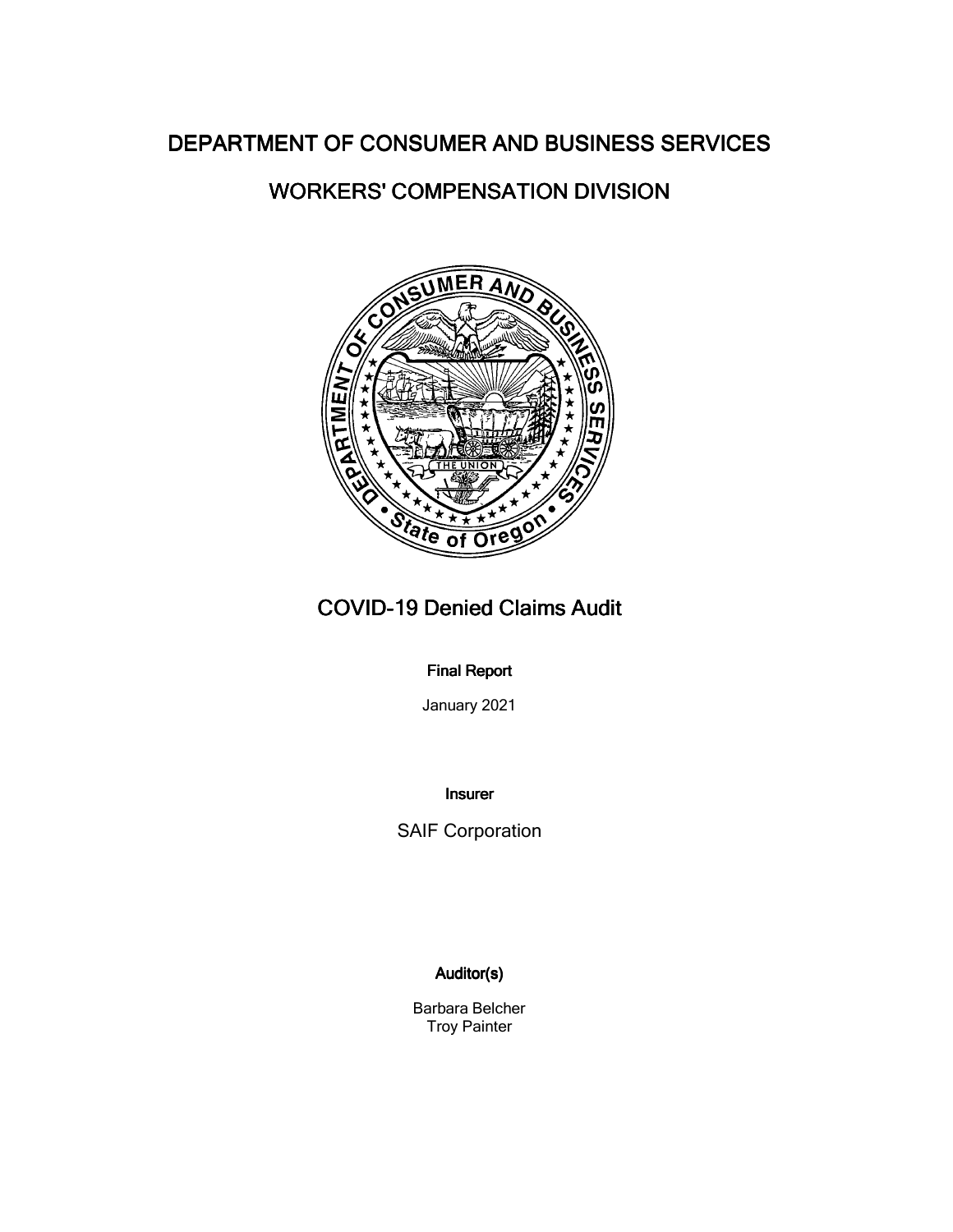Oregon's workers' compensation law does not contain a presumption of compensability for claims for COVID-19 or exposure to SARS-CoV-2. To address the processing of these claims, the Oregon Workers' Compensation Division (WCD) filed a temporary Oregon Administrative Rule (OAR), 436-060-0141, effective October 1, 2020. In part, the rule requires WCD, under specified circumstances, to audit claims that were denied by insurers.

Under WCD's statutory authority, the review is limited to reasonableness of investigation and does not include compensability determination. Issues of compensability are under the jurisdiction of the Workers' Compensation Board and are not subject to review by WCD.

All claims involved in this audit were filed before additional investigation standards were implemented by OAR 436-060-0141 on October 1, 2020, and were not subject to its new investigation standards. The previously existing standard outlined in OAR 436-060-0140(1), below, establishes the standard for this audit.

OAR 436-060-0140(1): The insurer is required to conduct a "reasonable" investigation based on all available information in determining whether to deny a claim.

(a) A reasonable investigation is whatever steps a reasonably prudent person with knowledge of the legal standards for determining compensability would take in a good faith effort to ascertain the facts underlying a claim, giving due consideration to the cost of the investigation and the likely value of the claim.

(b) In determining whether an investigation is reasonable, the director will only look at information contained in the insurer's claim record at the time of denial. The insurer may not rely on any fact not documented in the claim record at the time of denial to establish that an investigation was reasonable.

#### **Company Description**

SAIF Corporation provides workers' compensation insurance for Oregon employers and self-administers all of its claims at 400 High St. SE, Salem, Oregon.

#### **Objective**

Assess compliance with Oregon Administrative Rule (OAR) 436-060-0140(1) relating to the investigation of claims for COVID-19 or exposure to SARS-CoV-2.

## **Test Methods**

Select all denied claims for COVID-19 or exposure to SARS-CoV-2 for insurers that, as of October 1, 2020, reported to the Workers' Compensation Division (WCD) five or more claims for COVID-19 or exposure to SARS-CoV-2 under OAR 436-060-0011.

Review for reasonable investigation prior to denial the claims in which denials have become final. Reasonable investigation includes but is not limited to investigating or making a good-faith effort to investigate, as appropriate:

- Three-point contact information from the worker, the employer, and medical provider(s) (if any)
- COVID test whether the worker was tested and, if so, the result of the test
- Medical treatment other than a COVID test treatment other than a test
- Temporary disability whether temporary disability was due the worker